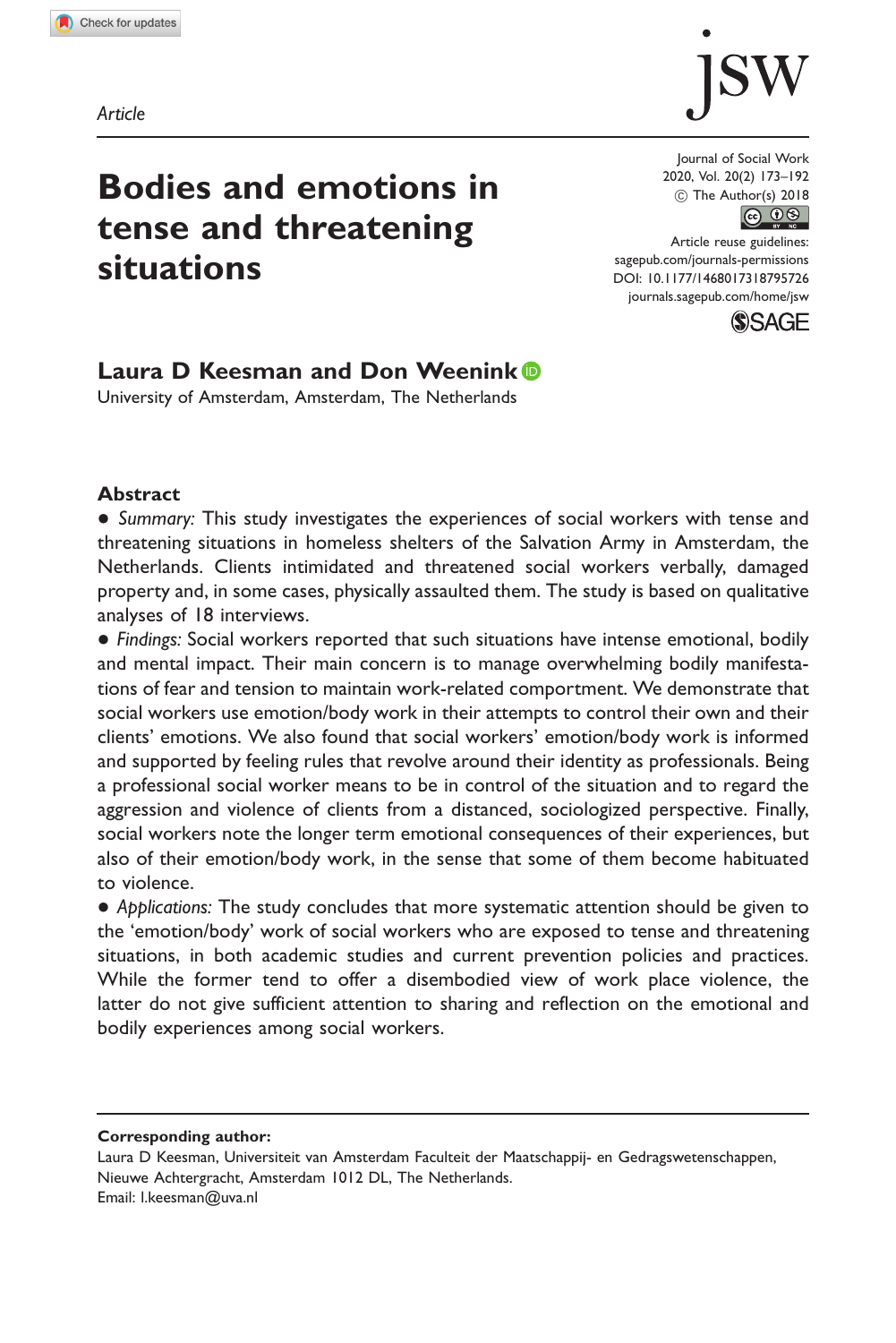#### Keywords

Social work, work place violence, professional conduct, qualitative research, social workers, stress

#### Introduction

Workplace violence, including (repeated) verbal intimidation and insults, is recognized as a health risk that affects many organizations and employees all over the world (Chappell & Di Martino, 2000; Rey, 1996). It is also known that certain professional groups have a heightened risk of exposure to violence (Beech & Leather, 2006; Mayhew & Chappell, 2007; Newhill, 1995; Steffgen, 2008). These groups include social workers, nurses, and caregivers in the public health sector, e.g. emergency housing shelters and mental health care institutions (Brown, Bute,  $&$  Ford, 1986; Crane, 1986; Lanctôt  $&$  Guay, 2014). A British study (Rowett, 1986) showed that the proportion of social workers who were exposed to physical assault at least once during the period between 1978 and 1982 was one to four, while more recent research conducted in the U.S. reported that nearly half of social workers had experienced verbal violence and 23% were physically threatened by a client once in their career (Jayaratne, Croxton, & Mattison, 2004). Other studies as well suggest that verbal aggression is the most prevalent form of workplace violence (Guay, Goncalves, & Jarvis, 2014; Ringstad, 2005; Schultz, 1987).

Workplace experiences with violence have various consequences. Social workers who have experienced physical violence in the workplace have reported that they suffer from anxiety, fear, disturbing flashbacks, irritability, and/or sleep problems (Barling, 1996; Littlechild, 2005; Steffgen, 2008, p. 289). Other psychological and emotional consequences of verbal and physical violence include feelings of frustration, powerlessness, humiliation, and vulnerability, as well as lack of self-esteem (Lanctôt & Guay, 2014; May & Grubbs, 2002; Sullivan & Yuan, 1995). Apart from reduced psychological wellbeing, the functioning of employees in the workplace can also be hampered by experiences with violence. Diminished concentration and confidence, due to recurrent thoughts or disturbing flashbacks linked to the violent event, can have a negative impact on executing work-related tasks (Brady, 1999; Steffgen 2008). Lanctôt and Guay (2014) argue that such psychological and emotional consequences can result in sick leave and job dissatisfaction, while other researchers note that workplace violence can contribute to emotional exhaustion and burnout (Estryn-Behar et al., 2008; Jayaratne et al., 2004, p. 452). Finally, multiple scholars indicate that the impact of verbal threats in the workplace can be more serious than that of physical attacks (Beech & Leather, 2006, p. 31; Budd, 1999; Crane, 1986; Littlechild, 2005). They also note that these detrimental effects may affect life outside the workplace (Viitasara, 2004) and can be long lasting (Hogh & Viitasara, 2005; Ryan & Poster, 1989).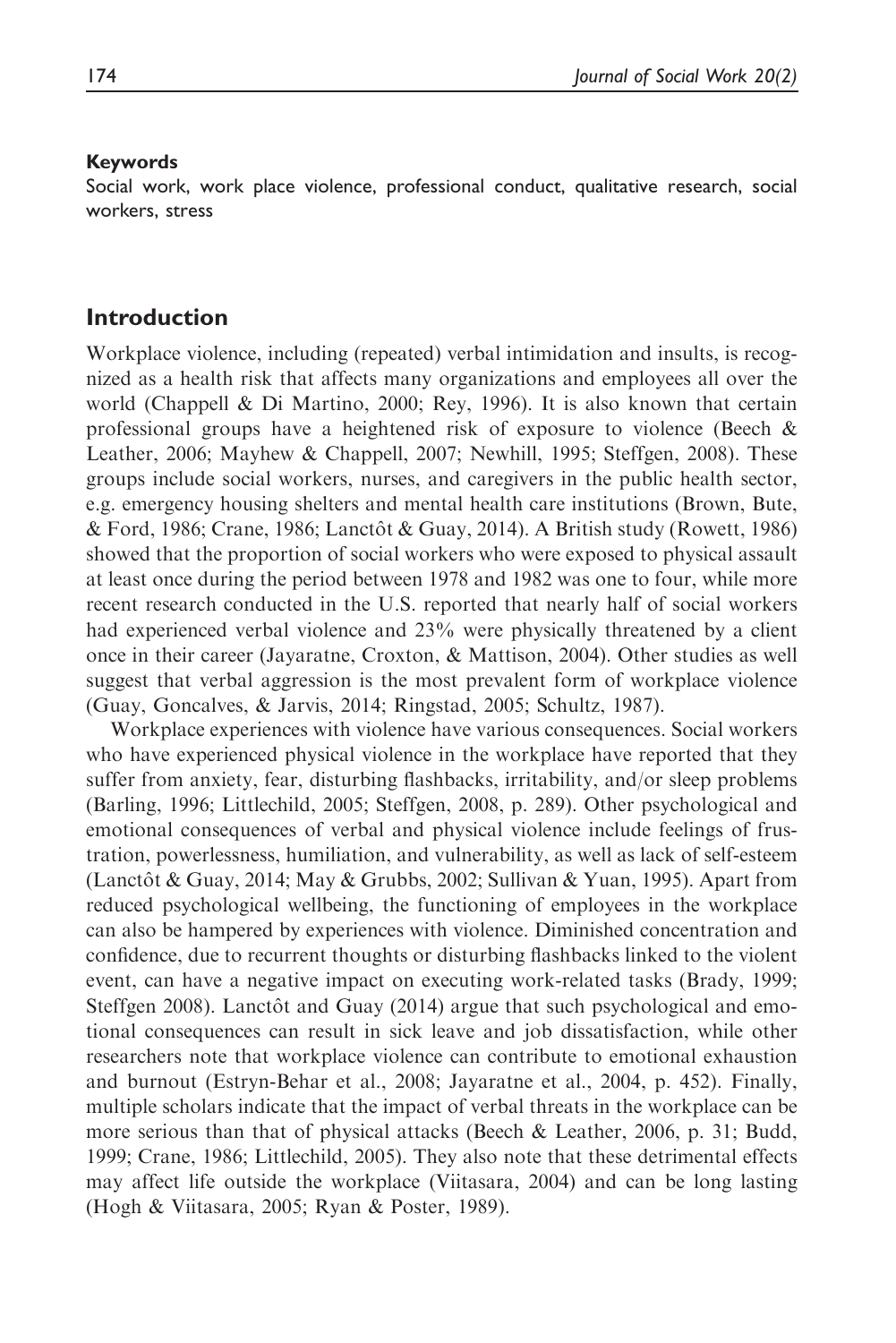While a host of research has been conducted on the consequences of experiencing both physical and verbal violence, much less is known about how social workers deal with and experience tense and threatening situations on the spot. The first author of this article was employed as a social worker at the Salvation Army in Amsterdam, the Netherlands. Her personal experiences led her to find a better understanding of these situations. While we do not think that a more distanced and disembodied view of workplace violence is necessarily problematic, we argue that a micro-sociological perspective that focuses on the here and now of the bodily and emotional experiences of social workers allows to specify more closely how they try to cope with violence. Moreover, such an approach can provide insight into the kind of behaviour that not only de-escalates tense and threatening situations, but limits the potentially detrimental consequences of workplace violence. Therefore, the main question we aim to answer is: How are verbal and (threats of) physical violence experienced by social workers, and how do they try to manage these situations emotionally and bodily?

The sociology of emotions provides theoretical guidance for this empirical study. This article is conceptually grounded on Hochschild's (1983) notions of emotion work and feeling rules and Collins's (2008, 2012) conceptualization of the emotional dynamics of tense and threatening situations. However, as it turned out while analysing the data, our respondents reported emotional and bodily transformations that could not be captured adequately in terms of our conceptual framework. Therefore, we invoked Katz's (1999) phenomenological theory of how people experience intense emotions to better understand our social workers' accounts. To our knowledge, this combination of micro-sociological theorizing provides a conceptual innovation that has not been applied in studies of workplace violence so far.

This article is based on qualitative analyses of semi-structured interviews with 18 social workers at the homeless shelters of the Salvation Army Goodwill Centre Amsterdam. These shelters cater to clients who commonly suffer from mental illnesses (both psychiatric and psychosocial problems), drug and alcohol addictions, criminalization, and poverty (Kwaliteitshandboek Leger des Heils [Quality Management Manual of the Salvation Army], 2015). Newhill (2003), Pollack (2010), and Spencer and Munch (2003) indicate that this category of clients is more often agitated, uncooperative, belligerent, aggressive, and violent. As they come from the streets, clients often do not know how to adjust to life in the facility and they are not used to obeying rules (Wolfshöfer  $&$  Bröer, 2009). Furthermore, clients are forced to live together with other clients, usually strangers, which often leads to tensions, for instance during meal times. All in all, social workers' risk of exposure to threatening situations and violence is relatively greater at these shelters because of their engagement with this 'high-risk' client category (Mayhew & Chappell, 2007).

The following section brings together relevant theoretical insights. Based upon these considerations, sub-questions are specified. Methodological issues will be addressed next, including a discussion of the data, sampling, analytical procedures,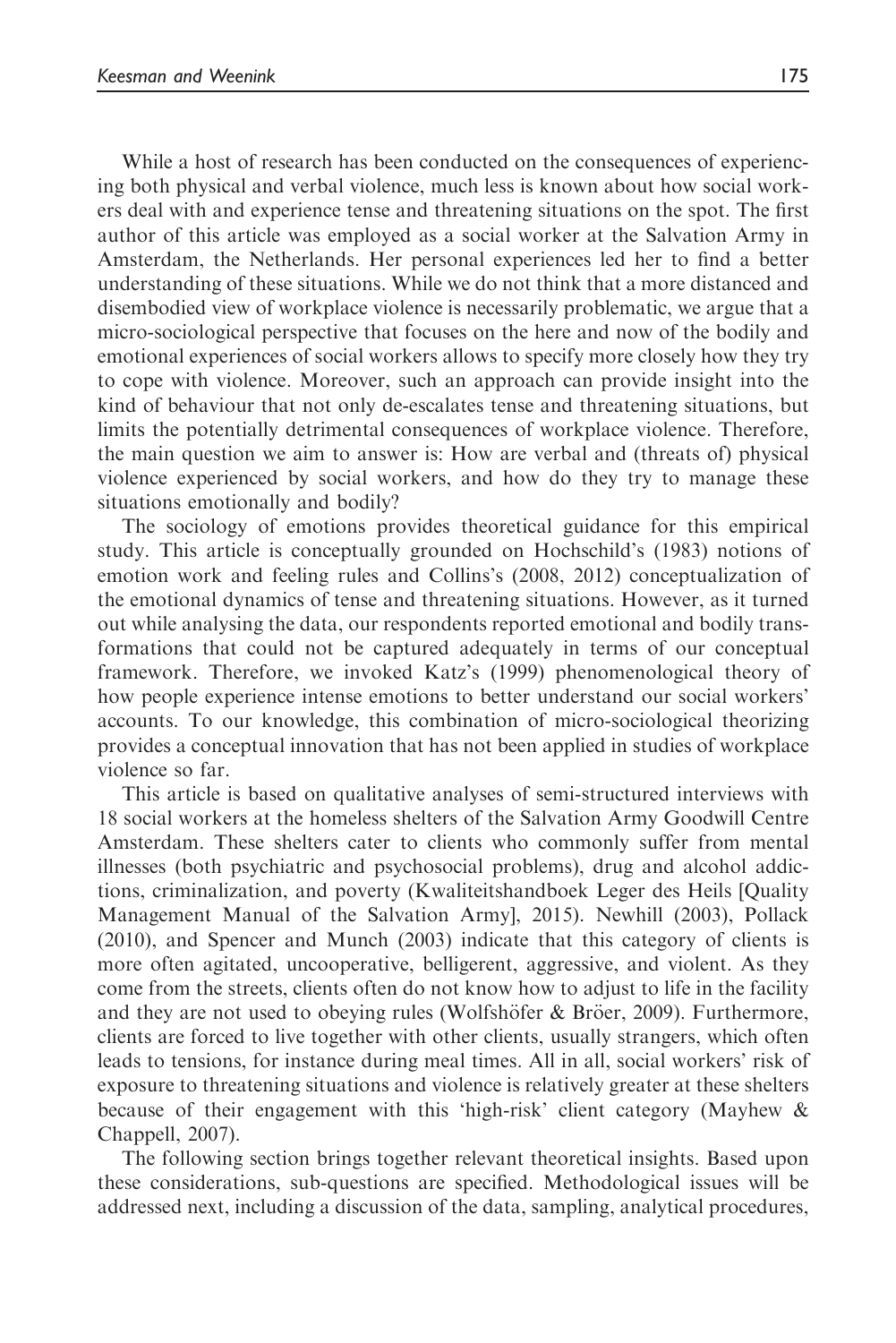and research ethics. The findings of this study are then presented: in tense and threatening situations, bodily and emotional sensations become overwhelmingly manifest up to the point that social workers lose their sense of intentionality. They use various forms of 'emotion/body work' to return to normalcy and to calm down both themselves and their clients. We also observe that some social workers experience a certain blunting of their emotional involvement due to the frequent experience of tense and threatening situations. In the concluding section, we discuss the findings in relation to current violence prevention programmes, note the shortcomings of this study, and raise questions for future research.

# Theoretical framework: Emotions in tense and threatening situations

Following Collins (2008), antagonistic situations produce emotional arousal, as people do not attain mutual understanding but go against one another in direct opposition. At these moments, both parties experience confrontational tension and fear  $(ct/f)$  as their focus of attention is increasingly on their antagonism, on their not being attuned with the other. In such confrontations, people engage in mutual antagonistic involvement (Collins, 2008). Collins (2012, p. 136, 139) and Grossman (2004) argue that these situations are overwhelming because physiological processes take over the experience: a high level of tension in people's facial muscles and body postures, accelerated heart rate, cortisol and adrenaline flooding the body, and often loss of fine motor coordination, sweat, and difficulty controlling one's fingers, hands, or feet. We seek to understand whether, and in what forms, these bodily and emotional reactions appear in the accounts of social workers, and how they give meaning to them. Also, we aim to inquire into how they deal with these forms of emotional and bodily arousal.

To further specify how social workers try to manage intense emotional and bodily sensations when  $ct/f$  is building up, we turn to the work of Hochschild (1983). She introduced the notion of emotion work to capture how individuals try to manipulate and control their emotions, and, importantly, the emotions of others (e.g. clients or customers) in work settings. Hochschild distinguished between 'surface acting' and 'deep acting'. The former type of acting means that people hide their feelings and pretend they feel something other than what they are actually feeling: 'In surface acting we deceive others about what we really feel, but we do not deceive ourselves' (Hochschild, 1983, p. 33). However, when people engage in 'deep acting', they attempt to change what they feel: 'the actor does not try to seem happy or sad but rather expresses spontaneously, (. . .) a real feeling that has been self-induced' (Hochschild, 1983, p. 35). As Hochschild (1983) explains, deep acting thus 'involves deceiving oneself as much as deceiving others' (p. 33). Because of the self-induced feelings in deep acting, there is a risk of bypassing actual emotional experiences.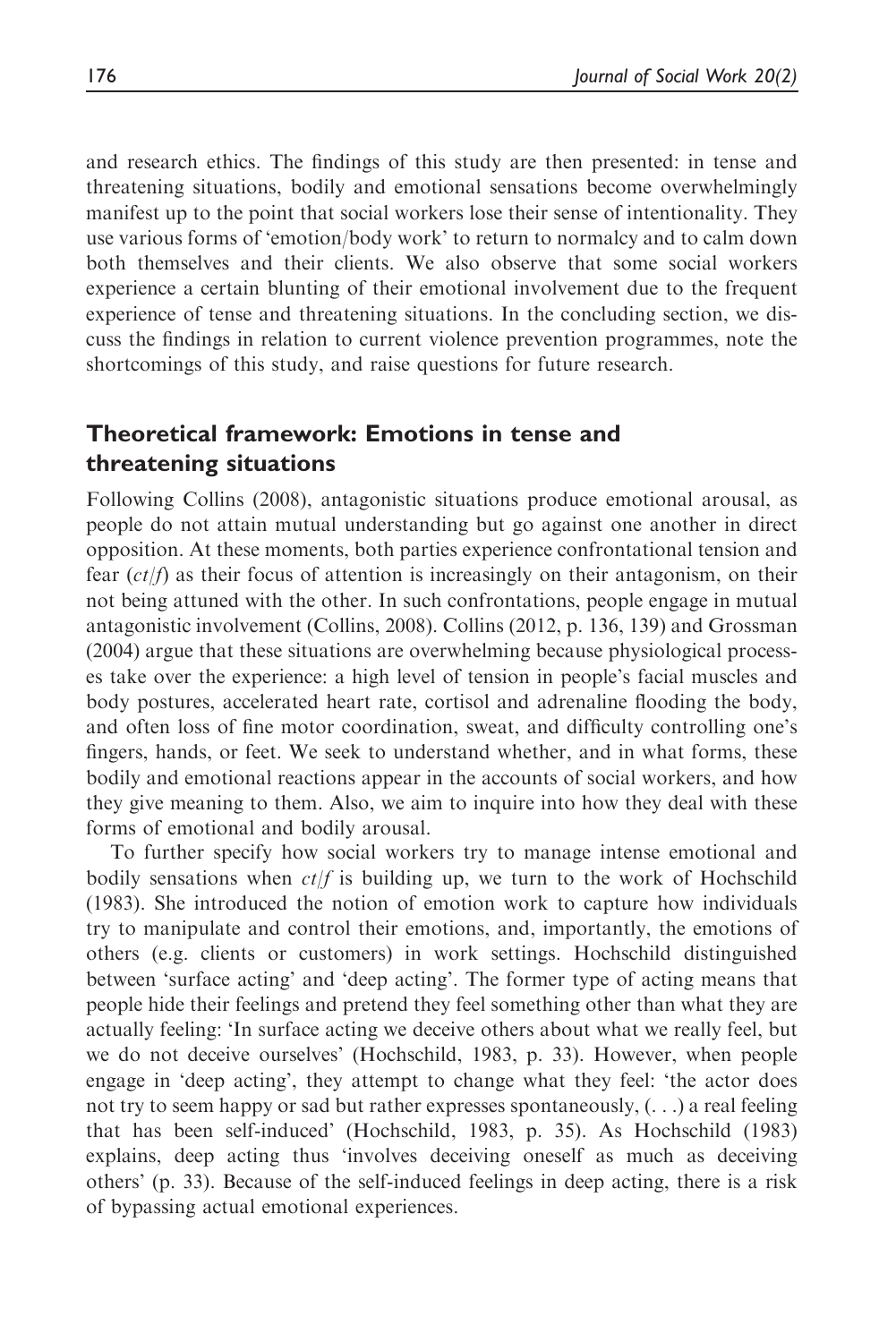Here we want to add that emotion work is always body work. For instance, in his study of schools in severely disadvantaged neighbourhoods, Paulle (2014) observed that the chronic presence of aggression, threat, and potential violence aroused constant anxiety among pupils and teachers. The emotion work they conducted to hide their fear was crucially connected to changes in posturing and gesturing. Connecting Paulle's work on the bodily experiences of chronic anxiety in fearful environments to Hochschild's insights, we seek to understand how social workers use their bodies to conduct emotion work. More specifically, here one could think of using specific body movements and postures to calm down the client (e.g. keeping eye contact) or to signal dominance (e.g. making aggrandizing postures) in an attempt to remain in control of situations in which  $ct/f$  is building up.

Emotion/body work is bounded by social guidelines, or what Hochschild calls 'feeling rules'. These feeling rules indicate what people are allowed to feel, what they should feel, how intensely they are supposed to feel it, and how they should express these feelings (Hochschild, 1983, p. 56). Most feeling rules are not explicit and most often, people are not consciously aware of them. However, the moment people start to ask questions about their mood, why they have a certain feeling, what they are feeling, or how they should feel in a situation, they are confronted with feeling rules. Therefore, feeling rules also allow people to think about and act upon their emotions; they induce and shape emotion/body work of various kinds. We assume that in tense and threatening situations, feeling rules are at play, requiring social workers to suppress, manipulate, and transform their emotions and bodily behaviour in order to work with aggressive clients.

Instead of departing from background features of social workers or clients, or focusing on the consequences of violence, micro-sociological theories put the situation centre stage. This approach fits our aim, as it enables us to understand social workers' lived experiences and the ways they try to manage and transform their emotions on the spot. We think that the combination of Collins's general theory of how people experience antagonistic situations with Hochschild's work on how employees manage and transform their emotions offers an innovative approach to studying workplace violence in social work.

Based on these theoretical considerations, the research questions can be specified as follows. First, how do social workers describe their emotional and bodily experiences in tense and threatening situations and how, if so, do they experience  $ct/f$ ? Second, how do social workers use emotion/body work to cope with these situations? Third, what kinds of feeling rules undergird the emotion/body work of social workers in these situations?

# Methodology

#### Data

This study relied on qualitative data because it aimed to explore the experiences of social workers and the meanings they give to tense and threatening situations.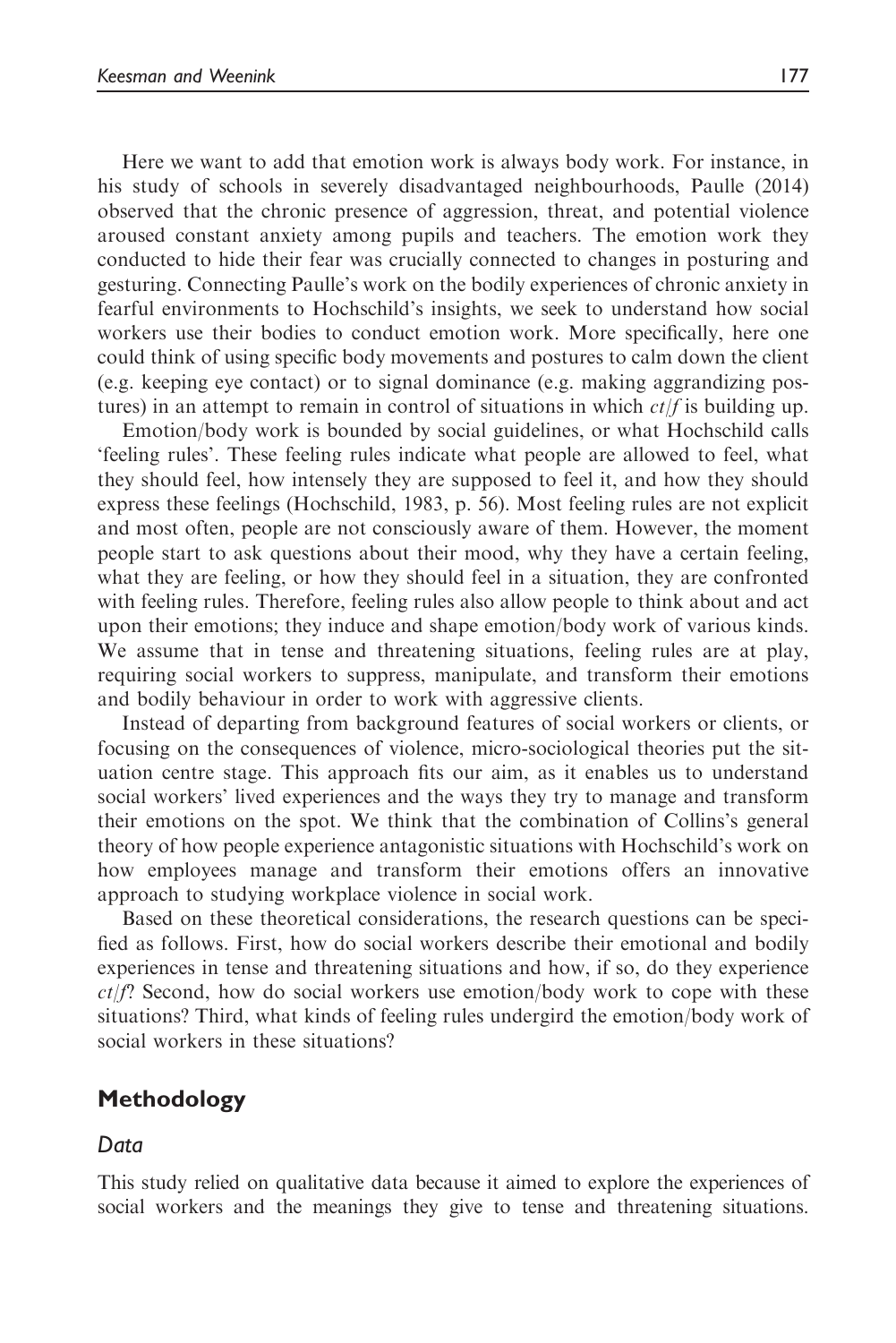We looked for situational, emotional, and bodily details in their descriptions. Our interview questions focused on emotionally intense situations. Prior studies suggest that individuals can recall the details of these events vividly (Brookman, Bennett, Hochstetler, & Copes, 2011). We used a topic list as a guide for the interview, in which the main concepts were structured as themes to talk about (e.g. bodily experiences). However, there was a great deal of leeway for the respondents in how to reply, providing room for reformulating a thought and revisiting previous statements. The first author conducted the interviews. The interviews began with an open question to describe a situation in which a social worker had encountered a threatening situation. Further questions were about bodily experiences and the recognition of emotions, for example: 'What did you feel in your body during the situation?' or 'Were you aware of the expression on your face, how you looked at the other person or how you stood?'. Respondents were also asked whether they had felt frightened, and how they experienced possible feelings of fear: 'Where did you experience that fear in your body?' and 'How did that fear express itself?' Finally, respondents were asked to reflect on the consequences of experiencing violence for their work-related conduct. They reflected on questions such as: 'How, and if so, do your experiences with violence affect your working-practices?' and 'Have you changed your workingpractices due to your experiences with violence, and if so, how?'

# Sample

The sample for this study was selected from social workers who are employed at the primary homeless shelter facilities of the Salvation Army Amsterdam. These facilities are provided at three locations in the city, offering nursing care, night shelter, and integrated services such as social benefit agencies. The sampling of these locations was based upon the experience of the first author that violent, aggressive, and threatening incidents occur more often in these primary shelters. The number of social workers interviewed is 18. The male/female ratio among the respondents is 11:7. Their employment time ranges from three to 35 years and the ages of the respondents range from 24 to 56 years.

The first author personally asked social workers to participate in the interview, and two team managers sent invitations for the interview to their employees. The non-response comprised about 20 persons, with one person responding with an explicit decline to participate and the others not responding at all. We relate the non-response to irregular work schedules that prohibited participation in our study or not wanting to participate for diverse but unknown reasons. All in all, we do not suspect that the category of non-responders share specific features that are related to our research interest.

# Analytical procedure

Our analysis of the data started with *open* coding by selecting fragments that were considered meaningful if they yielded substantial information in relation to the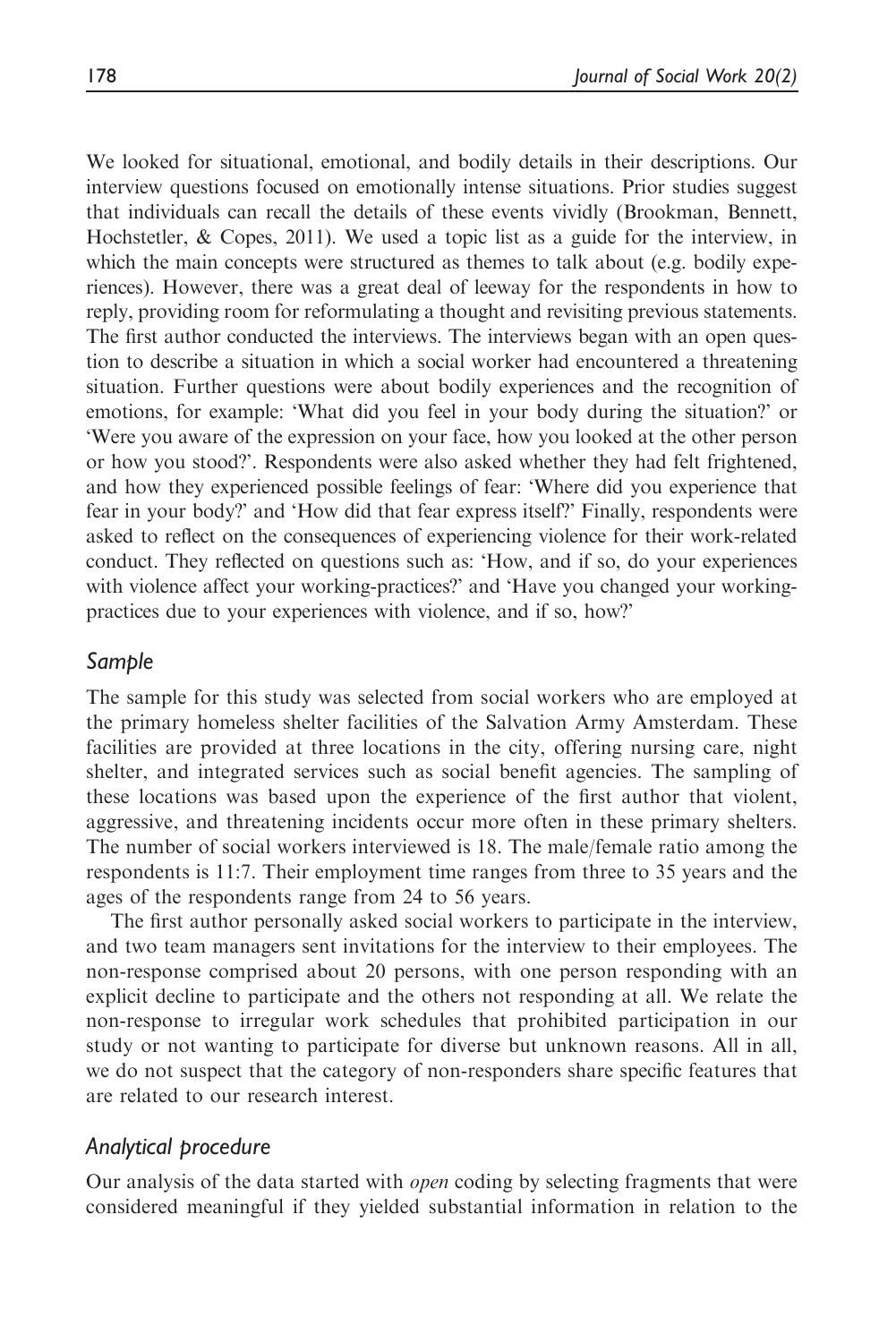research questions. For instance, codes such as 'knowing the client, background knowledge' and 'assessing situation, working preventatively' relate to how employees process the present situation. Open coding was then supplemented by axial coding, where connections between fragments were made. For example, a connection between the *open* codes 'daring' and 'less scared' resulted in the new *axial* code, 'personal consequences'. Finally, the coding was selective, in which prior codes were put together. Thus, *axial* codes, such as 'interpretations' and 'rationalisations', were structured into a main code, in this case, 'thinking process'. At this point in the coding process, the general themes of the study emerged. For example, the theme 'bodily awareness' emerged from how social workers talked repeatedly about bodily manifestations, such as 'alertness' (open code), 'bodily factors in conducting work-related tasks' (axial code), and finally the 'reflection of social workers on bodily effects influencing the situation' *(selective code)*.

# Some notes on ethics

Prior to each interview, the first author discussed the issue of informed consent with the participants, asking if they authorized the use of their accounts for this study. The first author also indicated that the employees would not be identifiable, neither in the data, nor in any report based on these data. To ensure the anonymity of the interviewees, two data files were constructed. One file, which is only accessible by the authors, contains a set of names linked to numbers. Each respondent thus represented a number. The second file contains the interview material in which all possible identifiers are removed, such as the names of respondents, job locations, or colleagues, and is structured according to the numbers in the first file. This way, the anonymized data set is also accessible to other scholars.

The first author and the team managers agreed that the data would not be used for the assessment of employees. In the interviews, it was stated explicitly that the interview would not, in any way, be part of the assessment of the interviewees' performance, but would merely focus on their experiences with tense and threatening situations. The first author also indicated that interviewees could talk openly and freely about things that had taken place without having to fear possible disciplinary measures at their place of employment based on their accounts, in cases where they themselves might have used violence or aggression against clients.

# The experience of tense and threatening situations and the use of emotion/body work

Our social workers were confronted by forms of intimidation – sometimes sexually abusive – and mostly violent threats. In addition to verbal violence, clients also displayed threatening postures and gestures (i.e. acting as if they were knifing the social worker) and/or damaging furniture or equipment by clients. In 12 cases, the threats and intimidations were directed at the social workers personally, while in four cases, the verbal violence was more general or directed at other clients.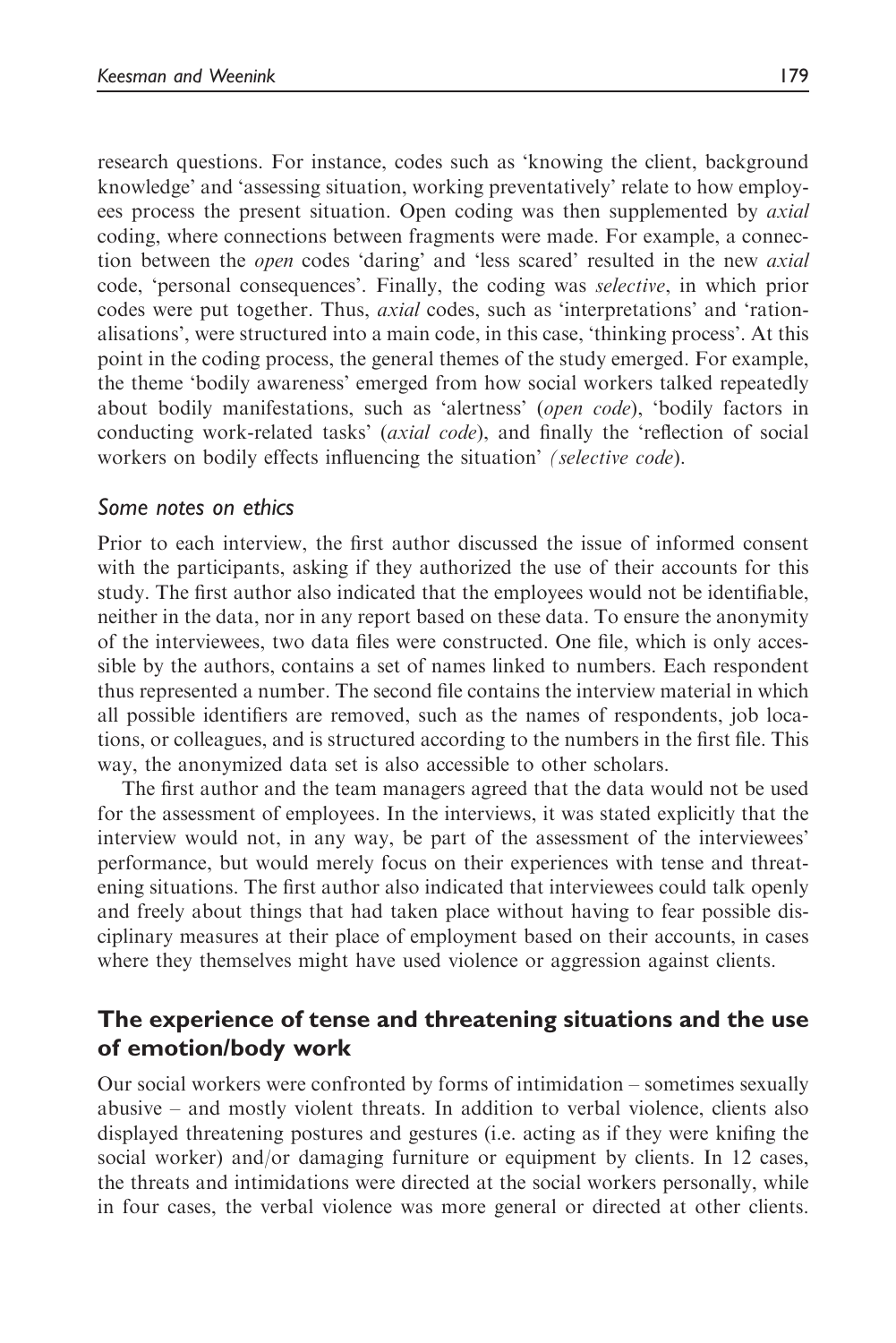In the two remaining cases, social workers were physically abused by clients: they were hit, slapped, or punched.

In this section, we first discuss social workers' experiences of these interactions, more specifically, emergent feelings of  $ct/f$ . This discussion is followed by an analysis of how social workers conduct emotion/body work and how this is embedded in feeling rules that proscribe how professional social workers should manage their emotions. Thereafter, we report on the consequences of conducting emotion/ body work.

# The emotional and bodily experiences of ct/f

It became clear that social workers related specific bodily sensations to the emotions they experienced. They literally connected tense and threatening situations to an awareness of bodily tension, as the following fragments indicate.

Respondent 1 (male aged 32), encountered a drunk man who was screaming at and provoking other clients. When the respondent confronted him in order to calm the situation, the client's behaviour intensified and turned personally at the social worker.

So, there was also some kind of tension eh in my body, like 'oh I hope this is going to be ok' yes.  $(\ldots)$  my heart beats faster  $(\ldots)$  my head [face] is probably turning red  $(\ldots)$ my legs are getting stiffer, this also helps me to ground and stuff. But I got this sort of tension all over my body.

Another respondent regarded this tension, or in her words, 'bracing yourself' and 'flexing muscles' (respondent 11, female, aged 25), as a way for her body to cope with the imminent danger, an increasing focus on the confrontation. She related her alertness to a release of adrenaline in order to 'bear or deal with what's coming' and 'staying alert' so that she would be prepared to take action, in case she needed to do something.

Other respondents indicated they felt the 'fear in their stomach' (respondent 14, male, aged 29), 'heart palpitation and when you speak your tone of voice gets higher, a kind of squeaking sound' (respondent 10, female, aged 28). All respondents appeared to be very aware of the transformations taking place in their bodies and they could pinpoint what happened in specific body parts, notably the feeling of tension in their legs or in their stomach, the flexing in their muscles, and turning red or feeling hot in their faces. In the following fragment, the respondent not only indicated that he felt tension in his stomach, but also described that he lost a sense of focus.

Respondent 9 (male, aged 30) was provoked and intimidated by a male client during a nightshift. The client personally insulted and threatened the respondent, and relentlessly marched up and down, passing the social worker's desk, all the while seeking eye contact.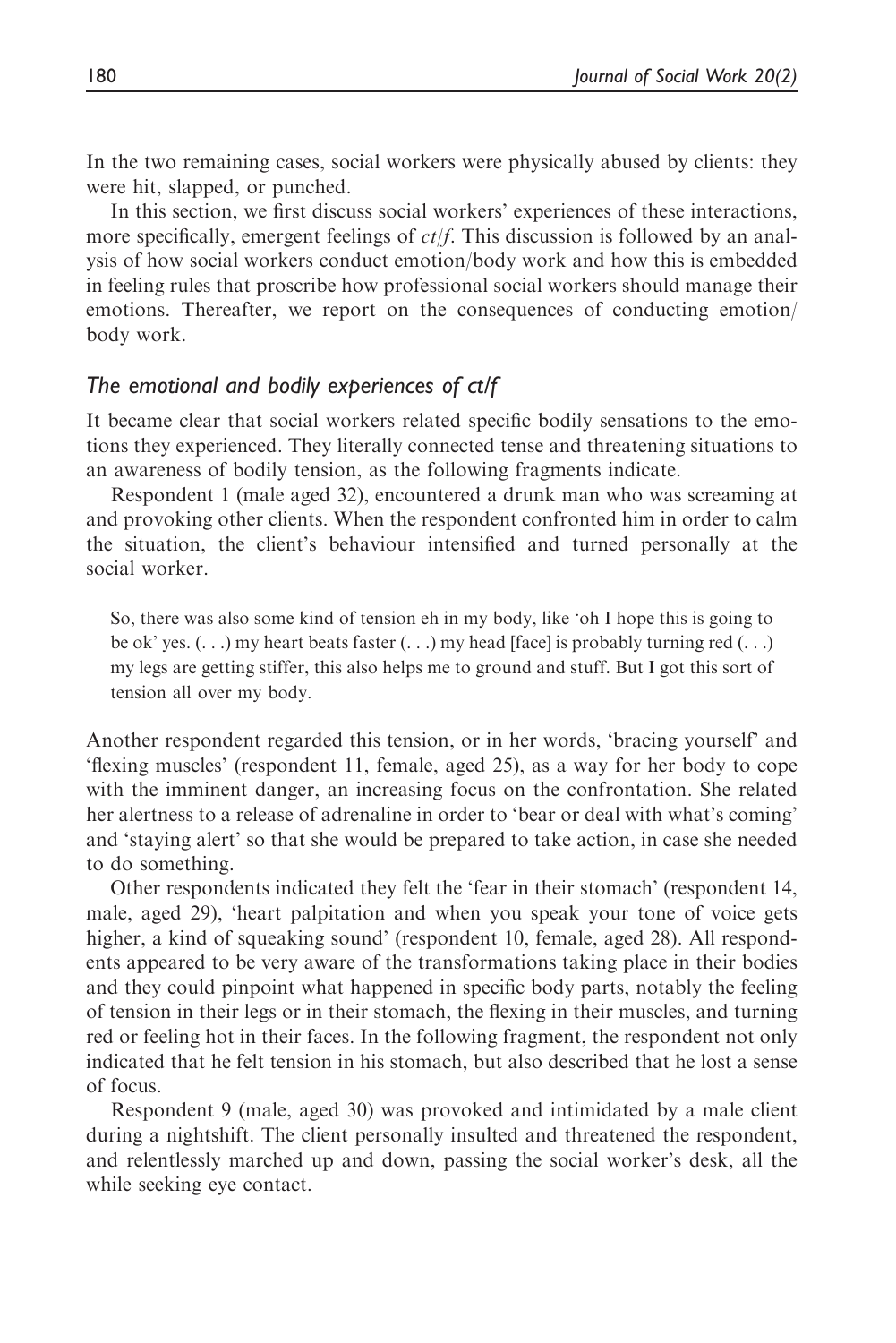When you are really nervous then the first place you feel it is in your stomach and that's what I experienced and I felt that very intensely. I very much had a kind of stomach feeling that made me think, 'Oh but what do I want to do with this'. 'Eh how am I going to feel this' [i.e., how am I going to interpret this] and that stomach feeling actually rose a little bit upwards, eh until it, it turned into a little restlessness, I felt as if my body was becoming a bit restless (. . .) that sensation rose from my stomach to my [upper] body, to my arms and at a certain point, if I can say it like that, the feeling had risen to my head.

This respondent displayed an awareness of how the feeling of tension spread throughout his body. He used the word 'restless', in the sense that his energy was flowing in various directions, making him indecisive. He also said the restlessness moved upward to his head, which suggests that his lack of focus was not only a matter of bodily comportment, but also a mental state. Other social workers described similar experiences of unfocused restlessness.

Respondent 4 (male, aged 56) described how his emotions of humiliation and anger influenced him during an encounter with an aggressive client.

Right, so I literally was shaking, right, literally [. . .] I wasn't crying or anything, that's not what I experienced, but I was shaking and walking around nervously, and that also influences you because I could not concentrate for a hundred per cent because yeah it does rattle [you] inside.

This restlessness is also denoted as indecisiveness or 'doubting thoughts' (respondent 8, female, aged 24). Respondent 8 also noted that her restlessness expressed itself through 'looking up and down', which she called 'a jittery way of looking around'. Littlechild (2005, pp. 72–73) found a similar loss of focus among his respondents, who reported having experienced 'acute anxiety and confusion', and who felt 'shocked, physically shaken, emotionally assaulted, jumpy, and emotionally labile'. These experiences suggest that social workers can lose their sense of directionality and intentionality due to the tense and threatening situation they are in. They reported feeling trapped in the situation, experiencing a kind of confrontational paralysis. From personal observation, the first author has seen colleagues expressing unfocused behaviour as a reaction to tense situations. For example, they started cleaning, moving things around without a clear purpose, roaming around, or going into a 'routine-like' motion such as checking the attendance in rooms. In addition to experiences of restlessness and a lack of focus, other social workers reported they had a strong bodily urge to become invisible; 'I made myself very small wanting not to be seen anymore' (respondent 9, male, aged 30), or having a desire to 'not wanting to be there' (respondent 5, male, aged 33).

Sociologist Katz has provided an insightful phenomenological account of what happens during situations of compelling emotional arousal. In Katz's (1999,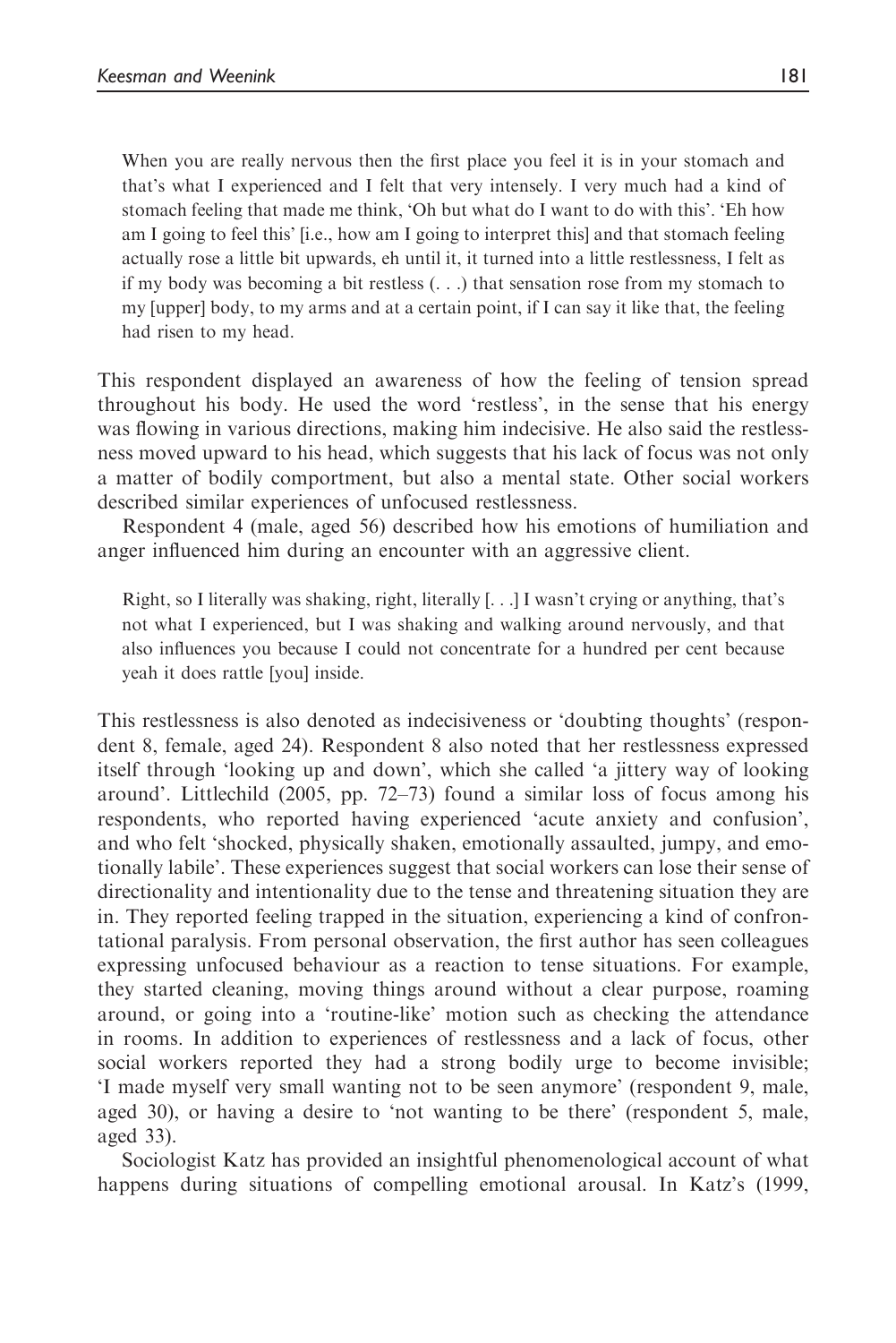p. 332) terminology, these social workers are 'falling out of a taken-for-granted incorporation of the landscape'. This 'landscape' is a social form of being in the world – in this case being a professional social worker. In normal situations, individuals more or less fluidly move around in that landscape, engaging in social interactions that do not stir up more than a rather neutral feel, which does not intervene with intentionality and bodily latency. In situations of intense emotional arousal however, people experience that their taken-for-granted incorporation in the landscape is now broken. Following Katz (1999, p. 312), this awareness is sensed corporeally; the 'falling out of the landscape' foregrounds individuals' embodied existence. This is what happens when social workers experience tense and threatening situations. Their body becomes manifest and inhibits the intentionality that navigates them through their daily practices at work (see also Weenink & Spaargaren, 2016). They sense a loss of focus and a feeling of restlessness. Thus, 'falling out of the landscape' is a physical experience that social workers need to address in order to keep conducting their work. When they are able to acknowledge the manifestations of their body and the emotional arousal that caused it, employees can start to act upon the situation and try to regain control, aiming to return to the taken-for-granted state of being in the situation.

# Attempting to return to the landscape

This section demonstrates how employees deal with the experience of  $ct/f$  as they try to return to normalcy. A number of respondents indicated that they switch off their feelings when something happens. Sometimes, this was a conscious choice. For instance, a respondent indicated that she tried to push away her fear, because fear 'as an emotion blocks your thinking and conduct, which can be fatal if you're not alert' (respondent 18, female, aged 55). Respondent 3 (male, aged 26) said that he had learned that 'fear is not a good adviser at these types of moments, so I taught myself to not go toward that fear, because fear means losing control'. Another respondent (13, see below) further exemplified this notion of 'not going toward that fear' when he was asked what emotion took the upper hand in the situation he experienced. He seemed to handle tense and threatening situations quicker and easier than most of the other respondents. Coming from a military background, he was extensively trained in 'taking the perpetrator out'. Experience in the field of combat had enabled him to channel the upcoming fear and to manage it faster by switching focus. Importantly, this exception indicates that it is possible to train the management of fear and tension and consequently the personal and work-related conduct within these types of situations.

Respondent 13 (male, aged 43).

Well I thought for a second 'Oh my god he's going to hit X [colleague] or something'. That was a little spooky to me for a second but then I thought, 'No but if so, I just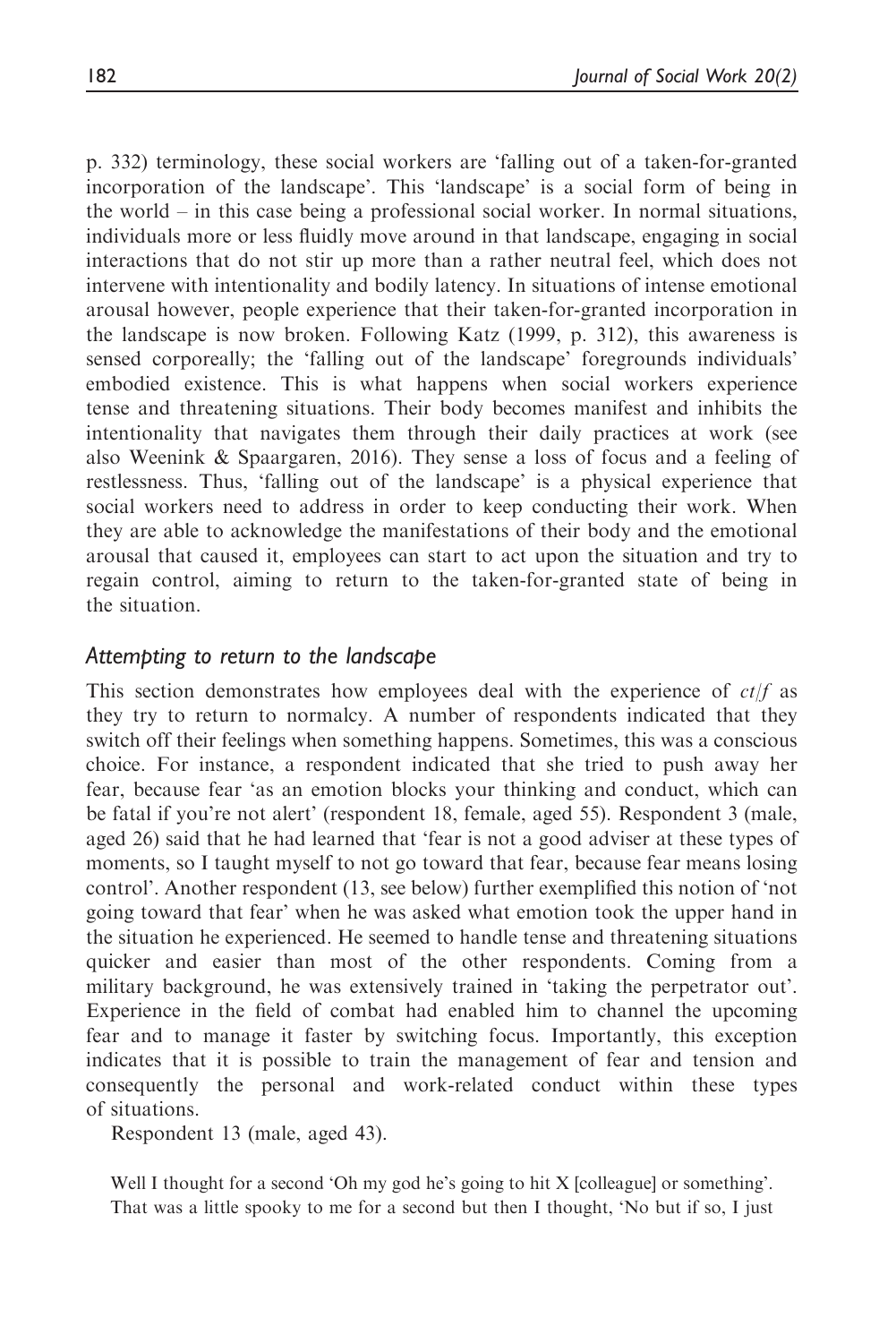have to do something' so then I lost that fear quickly  $(\ldots)$  In one way or another that's how it goes yes [turning off that fear]  $( \ldots )$  Yeah the idea that I have to 'take him out' if you really want to know, that's what I really thought: 'I have to take him out'.

The above quotes show that social workers manipulated their feelings; that they tried not to let themselves get stuck in the upcoming  $ct/f$ , but tried to control it. More precisely, they attempted to channel their emotions; the fear did feed their reactions, but they tried to guide it into manageable feelings. Respondents also indicated they did not want to show their fear and anger to the client, and pretended they did not feel anything. This means that social workers used emotion work, more specifically, surface acting (Hochschild, 1983), to regain control of the situation.

Respondent 9 (male, aged 30) who was verbally insulted and intimidated by a male client, who kept on passing his office desk.

I was very consciously busy to adjust my posture, while actually it was affecting me a lot. So, I didn't want to show him how he was affecting me. That was it really. So, I felt something inside but I did not want to show him that. (. . .) So, I assumed a reclined and relaxed posture of being kind of busy with the computer and pretending not to know that he was keeping an eye on me all the time (. . .) There was a moment when I started to feel extremely frightened and that was the point, ehm, at which I tried to shield myself behind the computer and he, instead of ehm taking a little bit of distance, actually came closer. At that moment, while I was trying to hide myself even more, which originated from a kind fear, I thought, 'oh no, what if he's going to smash the window' and ehm, 'I need to not show myself, I have to hide, I must not show that he is affecting me', 'because if I show that it does affect me, then it is going to get out of control.'

Respondent 10 (female, 28) also tried to hide her fear by leaning on the medicine trolley and watching television after she had been confronted with sexually intimidating remarks by a male client.

I tried to adopt a relaxed attitude like 'I got this situation eh under control' so 'I am not eh, I am not turning hot or cold from this' [expression in Dutch, meaning: not affected by it] that's what I wanted to signal but in fact it did affect me a lot.

Respondents used their bodies to manage or hide the emotions they experienced on the spot; they attempted to manipulate their actual sense of  $ct/f$  by changing their bodily postures. Thus, the first step in the experience of  $ct/f$  is the manifestation of the body, which can be overwhelming (the falling out of the landscape), and the next step is for the social worker to redirect his/her body into a manageable position so that it does not radiate his/her actual experience. All respondents used surface acting as they tried to manage (hide) their emotions from being expressed.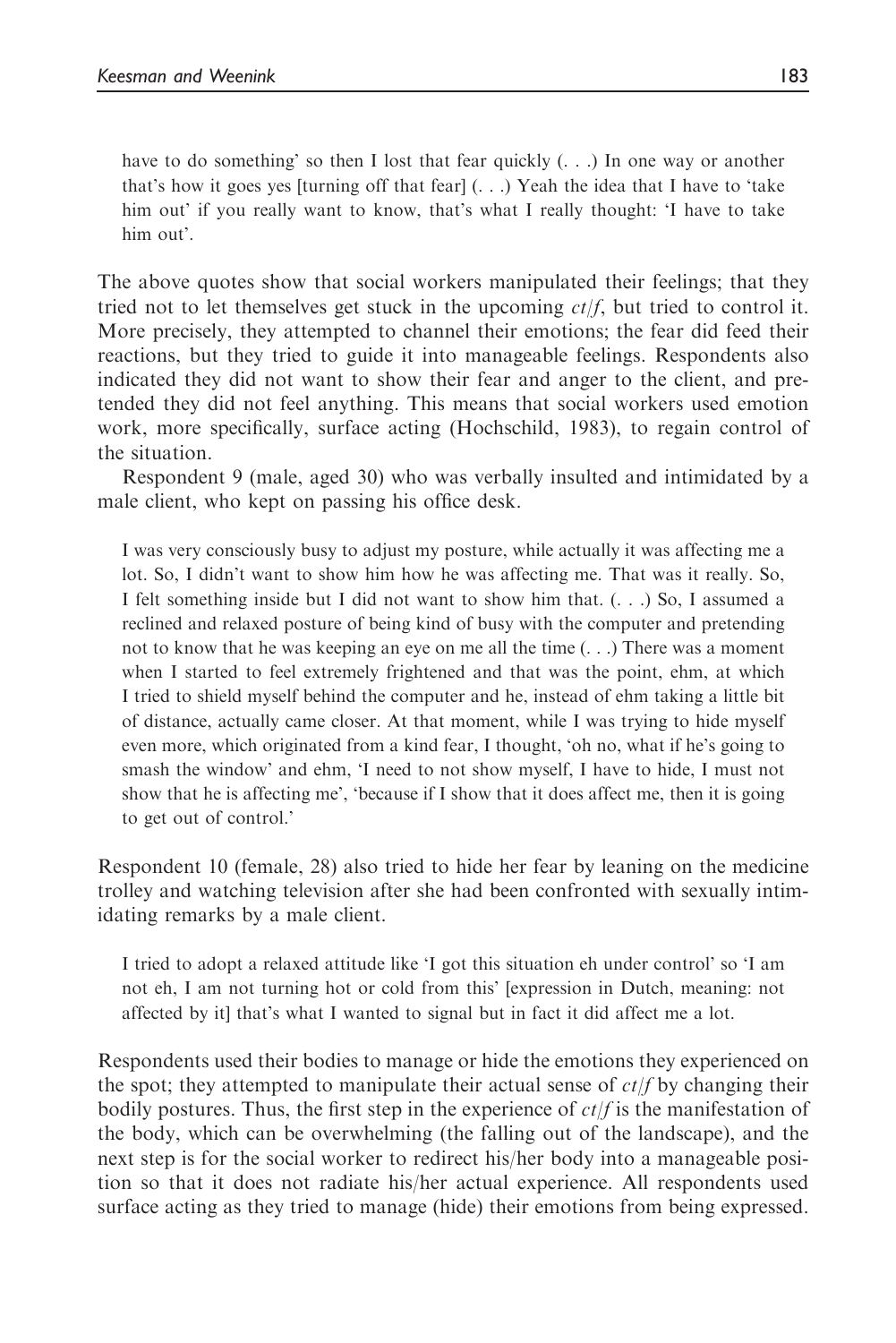While all forms of emotion work necessarily require corporeal manipulation (e.g. Hochschild's air hostesses who used mouth muscles to express a friendly face), the social workers we studied purposively engaged in body postures to transform manifest and overwhelming feelings of fear to return to corporeal latency, or at least pretend to be in a state of normalcy. Our respondents thus conducted emotion/body work because they were trying to redefine the emotional status of the situation by using their body. Paulle's (2014) study of adjustments of bodily postures in situations of chronic fear and anxiety coincides with our observations: micro-movements such as changing the positions of the feet and shoulders are used to hide the actual experiences and to transform them into corporeal and emotional latency. In line with this, Littlechild (2005, p. 73) reported that social workers 'watch every word' they say and use accompanying 'body language', which suggests, in our terminology, attempts at emotion/body work. However, trying to return to the normalcy of work routines may involve an internal struggle, as the following respondent indicated.

Respondent 10 (female, aged 28), who was sexually intimidated by a client.

My mind can only think about what is being said and about the stress I am experiencing in my body so I cannot rationally view the situation from some eh helicopter perspective, I am really in the situation and I am only thinking to myself, 'radiate confidence, radiate confidence, you got this under control, act like it is not affecting you, act like it is not affecting you'. So, I am much more occupied with ehm with the situation really at that moment, and with that there are just more stress eh symptoms going nuts inside my body  $( \ldots )$  when I start talking I talk with a high voice.  $( \ldots )$ I can't think straight anymore and I am actually only thinking about the situation which I am in. So, I do not have the overview, I am just getting irrational thoughts (...) because I just can't arrive at an effective solution (. . .) So I couldn't eh think solution-oriented to take steps in a rational manner.

This fragment not only shows the bodily and emotional experiences of falling out of the landscape, but also the rather desperate efforts, the emotion/body work, to hide these experiences from view. While she was unusually aware of her appearance and bodily expressions ('talking with a high voice' and 'the stress I am experiencing in my body') this respondent was also having difficulty focusing her mind, to direct her actions ('just getting irrational thoughts', 'just can't arrive at an effective solution'). This case can thus be seen as an example of failed emotion/body work because it did not bring the social worker back to the taken-for-granted state of being (in this case, the situation calmed down only with the help of colleagues). Constricted thinking, restricted coping, and hyper-vigilance have been noted as consequences of violence in prior work as well (Flannery, 1994). However, these reactions have not been reported to appear so explicitly as 'on the spot' phenomena as we see here. This finding supports our notion of emotion/body work and the immediate influence of corporeality on the mental efforts of social workers. We now continue our analysis by demonstrating how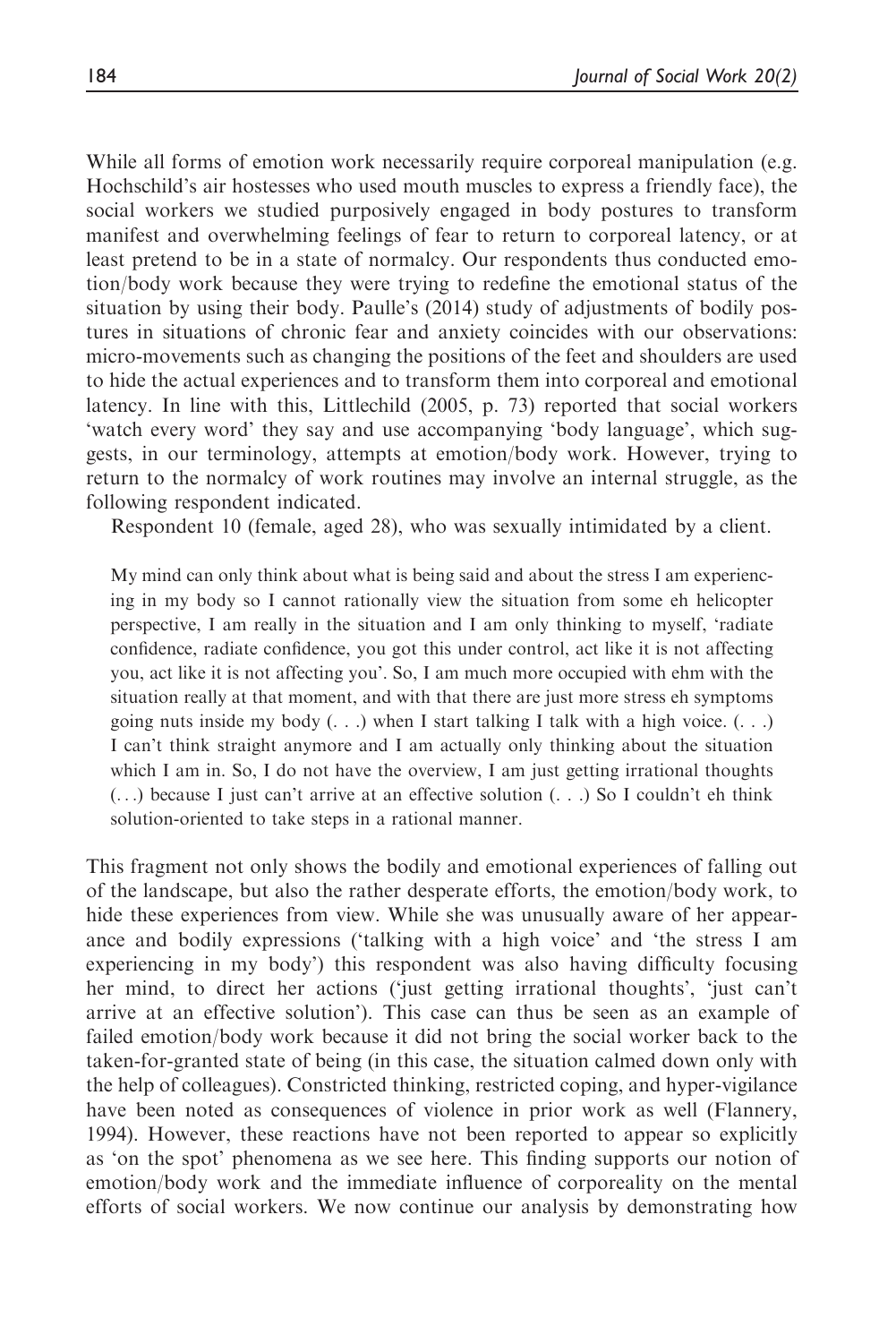feeling rules determine the contours of the emotion/body work. As we will see, the feeling rules revolve around being a professional social worker.

#### Feeling rules that outline emotion/body work in tense and threatening situations

First of all, respondents reported that they should not show their emotions, notably fear, because expressing them would not fit their situational identity as social workers. For example, a respondent indicated that 'as a professional employee you have to try and stay calm yourself, to not let the situation escalate' (respondent 15, female, aged 47), even in a situation where a client demonstrated a stabbing hand gesture toward her. Another respondent, who experienced relentless intimidation and insults by a male client, indicated he 'did not have the feeling or sense' that he could face the client and say 'you are frightening me  $(\ldots)$ '. He reported, 'I am not allowed to say that I am afraid, because at work, I have to not show that I am affected' (respondent 9, male, aged 30).

Social workers referred to a 'professional attitude' and being a 'professional employee' to explain why they sensed that expressing their feelings is not appropriate. The professionalism of being a social worker thus determines what they should and should not feel. Displaying fear would mean 'a loss of control' (respondent 3, male, aged 26) and as respondent 15 indicates above, control to 'not let the situation escalate' is expected from social workers. Thus, surface acting not only helps to control and transform the emotions of social workers themselves and those of their clients, but it also helps to safeguard the former's professional identity. Finally, this feeling rule provides support to go through these situations, to cope with them, as the above-quoted respondent 3 indicates by stating that a part of him says 'I am not afraid', which functions as a 'foundation, something to hold on to', so that he can keep doing his job at night on the streets.

In a similar way, social workers' professional identity helps them to deal with anger (see also Littlechild, 2005). While we have been discussing the emotional and bodily sensations of tension and fear mainly, social workers also experience anger, mostly *after* the confrontation (respondents 1, 5, 9, 14, and 15). The way they manage their anger is determined by the same kind of feeling rule that shapes their expression and experience of fear. Here as well, they attempt to change their emotions, as they feel that anger does not fit their role as social workers.

Respondent 5 (male, aged 33) explained how he experienced anger, which he considers unsuited to his professional role, while being enmeshed in a fight involving about eight clients.

I became eh, yeah I don't know, I think that I eh, became pissed off and such feelings don't go together or do not fit with your role at all and that was, I experienced that as a kind of paradox, so that you become like angry at the people you normally eh, that you normally provide food for and help a little bit or something, I found that a very paradoxical feeling actually.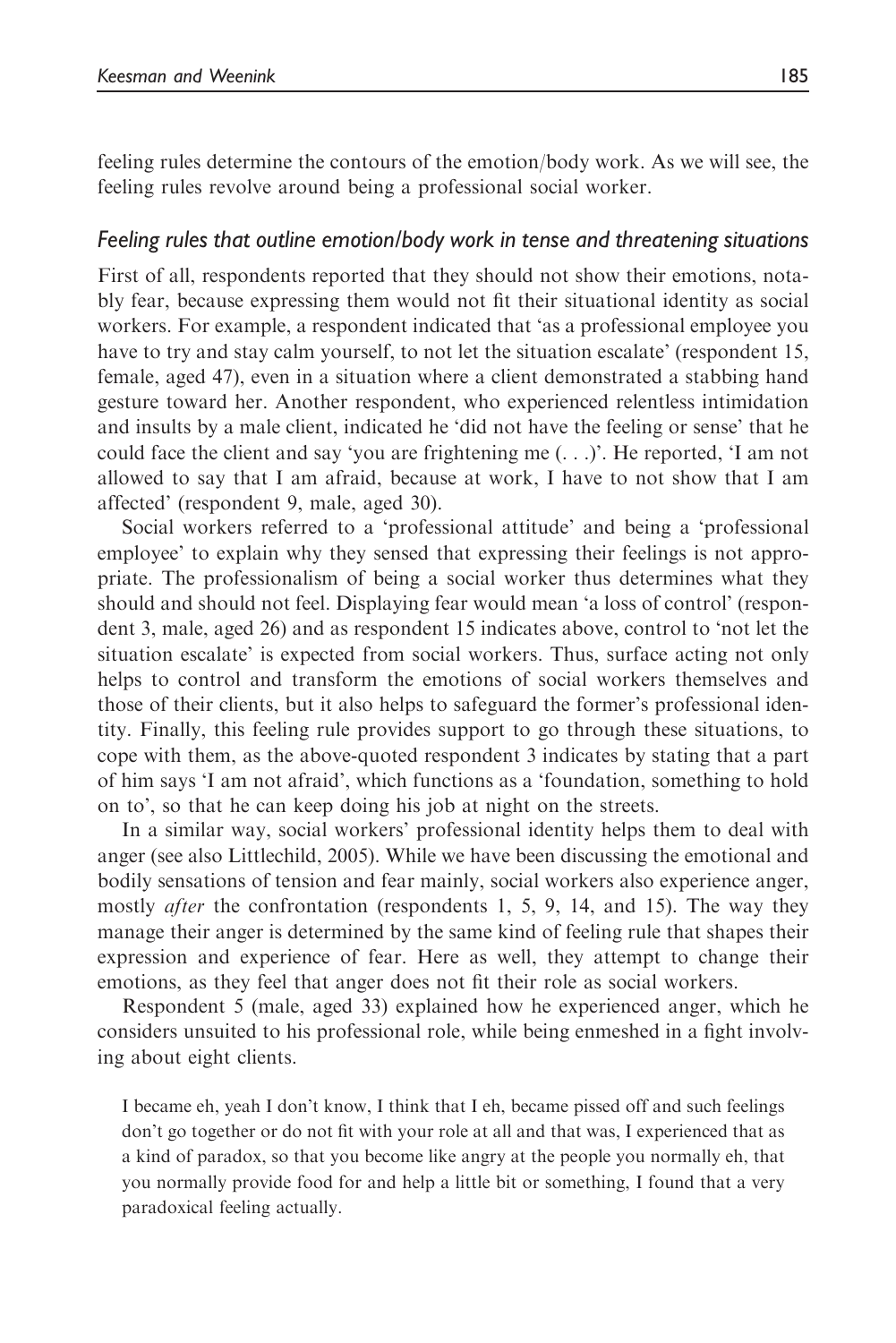Other respondents too indicated they became angry and pissed off because they found that their violent clients were unfair: 'You can't make me feel this way because I am here to help you' (respondent 9, male, aged 30), or 'I am there to help people' (respondent 14, male, aged 29); they thus regarded the violence as 'unfair'. Their anger also stems from the sense that clients did not properly appreciate their role as social workers. Surface acting appears where social workers indicated that they had to maintain a professional role. At the same time, they adopted a more or less 'depersonalized' view of violent and aggressive clients and tried to see them from a professional, sociologized viewpoint that allows social workers to perform surface acting – for the sake of professionalism. For example, respondents explained their clients' use of violence out of 'frustration' (respondents 1, 2, 3, 4, 6, and 13), indicating that they live on the margins of society which means that 'you've got nothing, nobody is listening to you, nothing is working' (respondent 3, male, aged 26), resulting in anger and aggression. Respondents explained they tried to 'gain more understanding for why someone is using violence' (respondent 14, male, aged 29) or 'whether it's justifiable or not, I understand where it's coming from' (respondent 12, male, aged 34). We regard such explanations as attempts to depersonalize the violence, taking a distanced viewpoint.

We conclude that the emotion/body work of surface acting revolves around a set of feeling rules that determine what makes for a professional social worker. The professional social worker is able to hide, restrain, and transform bodily and emotional sensations of  $ct/f$  to control tense and threatening situations. Furthermore, the professional social worker depersonalizes the source of the aggression and violence of clients, which helps to restrain and transform their own feelings of anger and frustration.

# Consequences of emotion/body work

Nine respondents indicated that they, as a result of encountering tense and threatening situations, suffered from feelings of anxiety or fear outside their workplace. They also reported to have experienced physical manifestations, such as fatigue, after work hours or when they had to work again. While the purpose of this article is to inquire into the emotion/body work that social workers conduct rather than assessing the consequences of these experiences in general, we do want to outline the consequences of recurrent surface acting. One outcome is the flattening off of the social workers' emotional reactions to violence and aggression. A respondent indicated this by stating that he had 'levelled off a bit' and that he perceived violence 'not that violent anymore' (respondent 9, male, aged 30).

Social workers grew accustomed to the experience of violent outbursts. Due to this habituation to violence, we can speak of a 'blunting' of their emotional involvement. However, not all respondents talk about this kind of desensitization to violence. Respondents reported they remained 'sensitive' (respondent 15, female, aged 47) to such situations and that 'it still affects them' (respondent 16, female, aged 49) to a great extent. Whether social workers feel their emotions have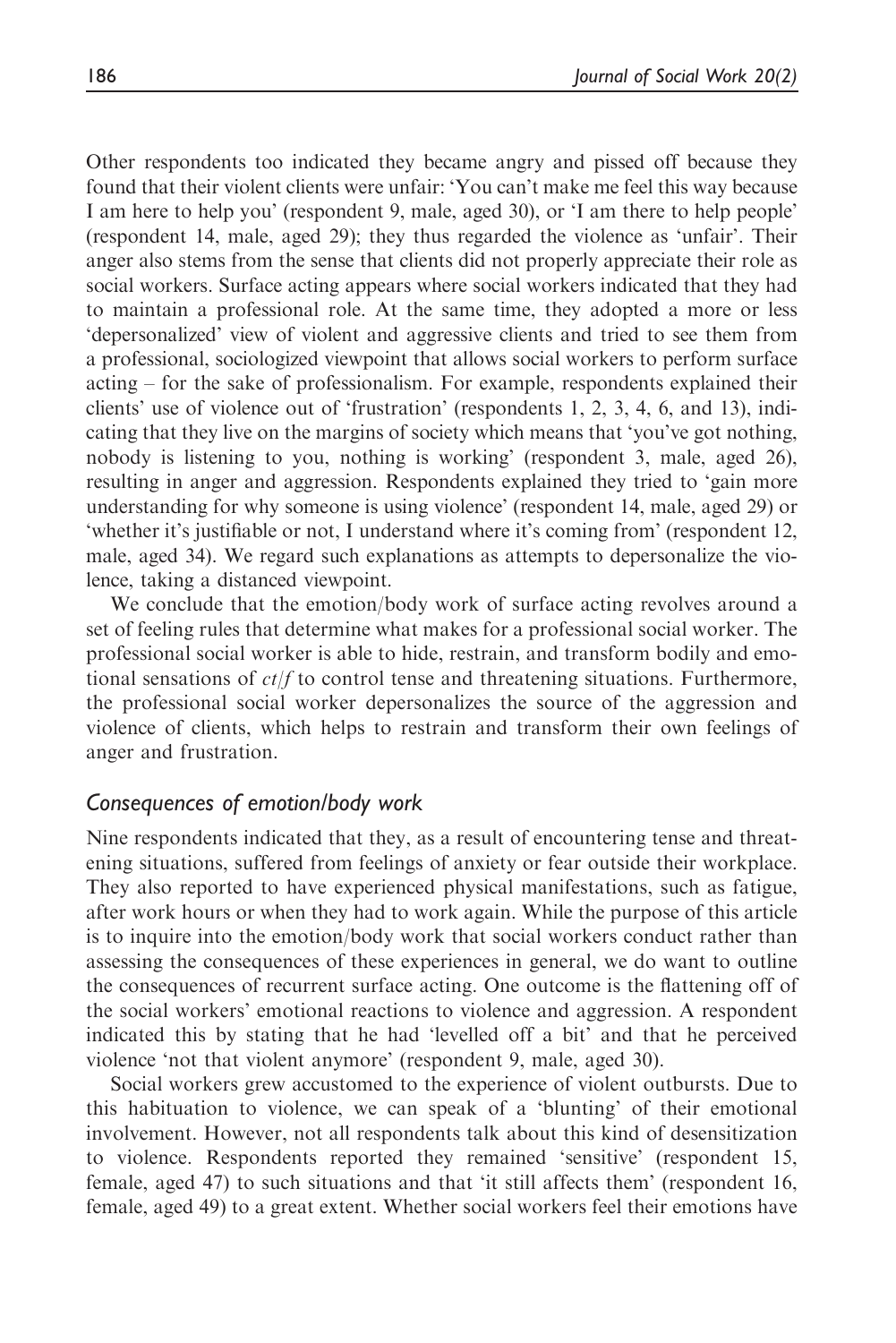levelled off, or whether they sense they are still very much affected by violence in the workplace, the case remains that for nine respondents, surface acting has longer lasting emotional and physical consequences in the form of fatigue and anxiety outside the workplace. Our findings on the consequences of violence are in line with findings from various other studies that report disturbed sleep and dreams, reluctance to go back to work, and feelings of wariness or insecurity (see, for instance Littlechild, 2005; Spencer & Munch, 2003).

# Conclusions and discussion

Social workers simultaneously experience tense and threatening situations emotionally, bodily, and mentally. In other words, these situations are absorbing and overwhelming. However, our study also shows that immediate bodily sensations are on the foreground of the experience. This is why social workers need to deal with their body first, as they attempt to return to the normalcy of work routines after having fallen out of the landscape. It is through the purposive management of their body that social workers try to regain control over their emotions. This could explain why our respondents seem unusually aware of their bodily and emotional transformations. It also appeared that social workers' emotion/body work is informed and supported by feeling rules that revolve around the notion of being a professional social worker, in control of their own and their clients' emotions. The fact that emotion/body work is guided by feeling rules indicates again that the bodily, emotional, and mental dimensions of experience are interconnected. We argue that both research and practices concerning work place violence should take the enmeshing of these experiential dimensions more seriously (see also our recommendations below). While fear and tension were the most commonly mentioned emotions that had to be contained and transformed, some social workers also reported they felt anger and frustration. The feeling rules that restrained the expression of these latter emotions were informed by the same notion of the professional social worker, as respondents perceived aggression and violence by clients from a sociologized, distanced point of view. However, this distanced perspective did not prevent social workers from experiencing feelings of anxiety after work hours, which were reported by nine of the 18 respondents.

Theoretically, combining Collins's insights on the emergence of  $ct/f$  with Hochschild's notion of emotion work provided a fruitful approach to describe how social workers experience and cope with tense and threatening situations. However, we felt that a phenomenological perspective was needed to capture how social workers actually try to transform their emotional and bodily experiences on the spot. Thus, we argue that situational theories about the emotional dynamics of antagonistic situations can benefit from phenomenological perspectives that depart from the experiential standpoint of the actors.

The results of this study lead us to reflect on current policies and practices related to workplace violence. First, we want to stress the deficiency of administrative systems that aim to monitor violent incidents. These systems are often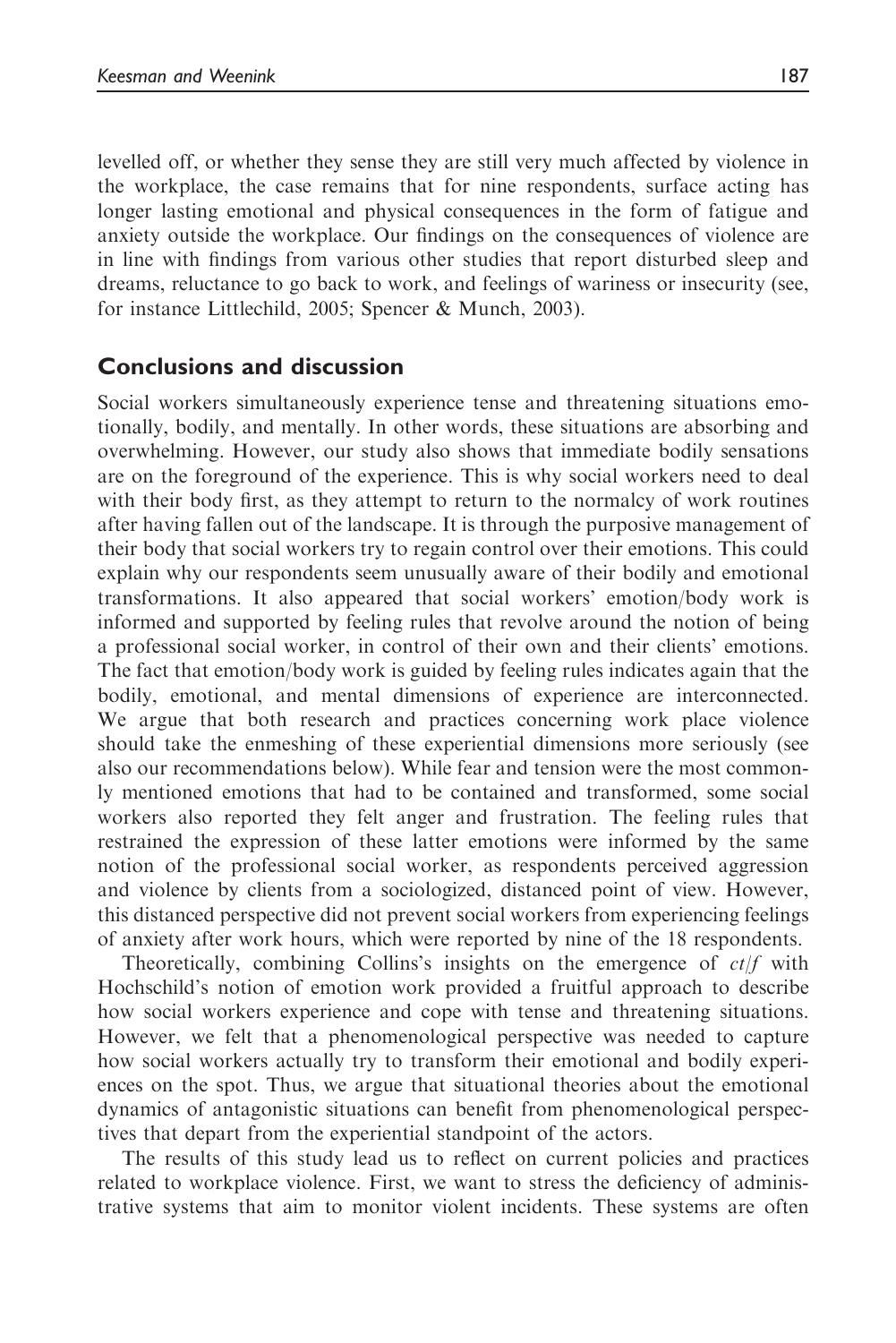based on inadequate definitions of what such incidents entail, thus doing little justice to the kinds of bodily and emotional experiences reported here (see also Littlechild, 2005; Piquero, Piquero, Craig, & Clipper, 2013). Furthermore, an emphasis on monitoring actual violent incidents can result in neglecting potentially violent or threatening situations (see also MacDonald & Sirotich, 2001, on the importance of reporting client violence). Indeed, Leadbetter's (1993, p. 616) observation that the issue of potential violence is an 'underdeveloped area of organization policy and training' is probably still valid (see also Pollack, 2008, on prevention). Perhaps most importantly, such administrative systems are not attuned to the problems that arise from threatening or violent situations with regard to employees' work-related conduct and also their personal lives, after work hours. Consequently, current workplace policies are not sufficient for the purposes of risk assessment and risk management, which in turn can have implications for employees' feelings of safety. If risk assessments are poorly incorporated into policy procedures and administrative systems, and commitment of managers to safety is insufficient (see also Littlechild, 2005), employees may feel they have to sort out definitions of aggressive behaviour themselves, in addition to experiencing a lack of adequate support from the organization. However, it should be noted that reliance on professional practice and insights are important in recognizing what needs to be considered as 'violent' (see also Parton, 1998).

Second, management executives in social work should be aware that nonphysical forms of violence impact employees to a considerable extent, as we have seen in the analyses above. We argue that more time and energy should be given to talking about these incidents among colleagues, especially about how they experienced such incidents emotionally. In such conversations, attention should be given to the role that feeling rules play in shaping these experiences, so that social workers can talk more freely about what happened to them, without feeling the pressure to uphold the notion of a professional social worker. From the personal experiences of the first author, there is only very scarce and incidental opportunity to blow off steam, to share experiences, or to reflect on tense and threatening situations among team members in daily work practices. Responsive attitudes and support from supervisors, co-workers, and peers can help to buffer against the influence of stress and consequently mental and physical health problems like burnout, anxiety, and depression (see also Juye Ji & Kao, 2011). This means our findings also support Littlechild's (2005) suggestion to explicitly include indirect and less obvious types of violence and aggression, such as non-physical threats and intimidations, within institutional definitions of violence. In addition, our findings indicate the need to consider the long-term effects of tension, threat, or violence experienced in the workplace, because they impact future work-related conduct. Together, this could stimulate the development of healthy work environments, despite the intense client interactions social workers sometimes encounter in shelter facilities and other social work settings.

Third, we note that social workers receive 'aggression-training'; but this is mostly set up as courses in self-defence. This means that social workers are trained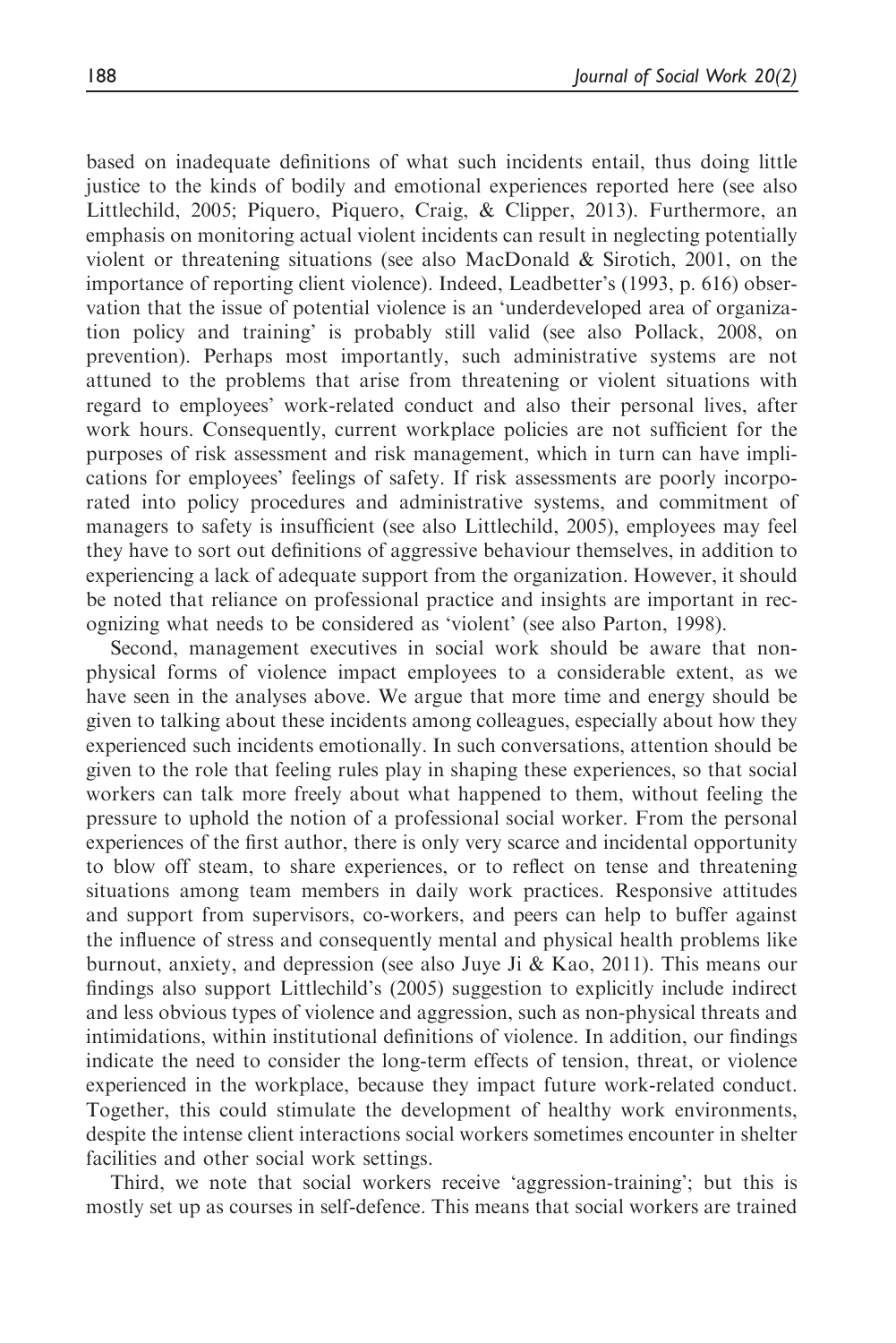to deal with violent outbursts, in terms of defending themselves physically, but they are not trained to cope with the interactional dynamics that precede these outbursts. Therefore, we suggest that aggression training should also focus on managing tense situations before violence occurs.

To conclude, we would like to reflect on the interviewing method and note questions for future research. First, while the interviews provided rich accounts of social workers' experiences, it turned out that extensive probing was required to gather significant details. We suggest that this might have to do with the tendency to underreport incidents and especially the insufficient attention given to emotional experiences at work. In order words, respondents were not used to talking about their experiences in great detail. Nevertheless, probing questions enabled respondents to go back to the situation, sometimes by closing their eyes, and remembering the details of what happened. This was beneficial to their reconstruction of the situation and enabled a conversation about significant or critical moments.

Finally, the results of this study raise questions for future research. One issue is how tension and violence influences work practices and personal life. Violence seems to be unacceptable, but does being desensitized to violence at work cause one to accept more violence in one's personal life, or vice versa? And how do social workers uphold feeling rules of being a professional worker after having been confronted repeatedly with violent incidents? It would also be valuable to research the conduct of colleagues in the heat of the moment; how they perceive the situation and how their emotion/body work helps to de-escalate it, or not. Finally, we wonder how clients experience  $ct/f$ . Conducting research on both clients and social workers would broaden our understanding of how threatening and tense situations unfold on both sides, thus providing more precise insight into how to prevent situations from becoming more tense and violent.

# Limitations of the study

We want to note the following limitations of this study. We relied on a small-sized, purposive, and specific sample of social workers who work with 'high-risk' clients at homeless shelters. Therefore, we cannot quantitatively generalize our results to a broader population of social workers. While the ways of experiencing and patterns of coping were shared to a considerable degree within this sample, there might be other types of emotion/body work and feeling rules at play in social work. A follow-up study of social workers who work in institutions, where the risk of aggression is lower, can reveal whether emotion/body work and the feeling rules surrounding tense and threatening situations differ in various types of social work. Another shortcoming that follows from our choice to focus on situational experiences is that we did not consider their long-term effects. A final limitation is that we did not discuss gender differences in the accounts of social workers. However, upon closer analysis, we did not find considerable contrasts between the experiences of male and female social workers. Both male and female respondents gave detailed accounts of what happened to them, offered specific insight into what they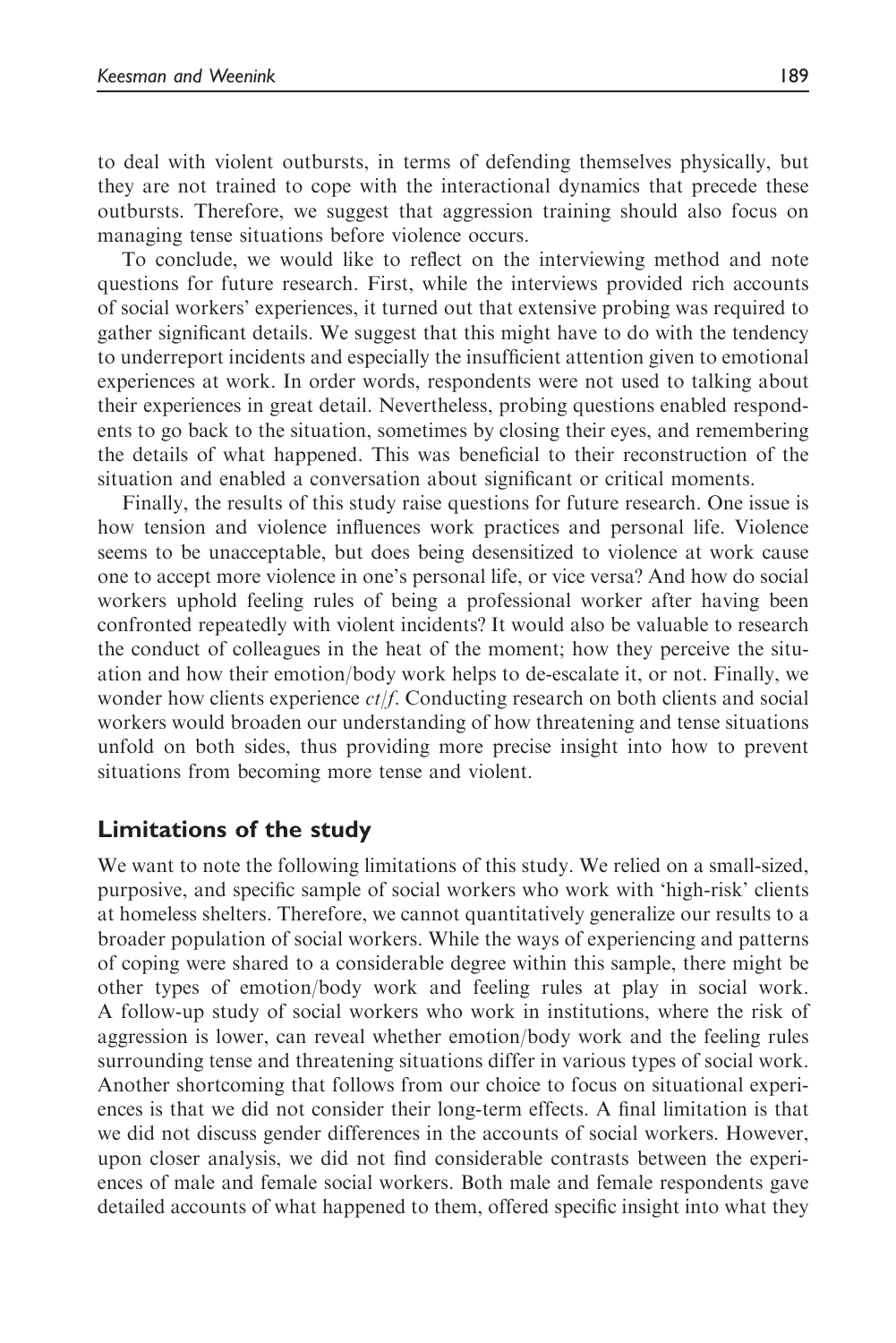felt at that time, and they talked about their emotional and bodily manifestations in similar ways.

# Ethics

This study was conducted as research for a master's thesis in Sociology at the University of Amsterdam and meets the standards of this University's ethical guidelines.

# Funding

The authors received no financial support for the research, authorship, and/or publication of this article.

# Acknowledgements

The authors are grateful for the participants of this study who took the time and effort to discuss intense emotional, mental, and physical experiences with violence. We also thank the anonymous reviewers of an earlier version of this article, as well as the participants of the Culture Club of the Department of Sociology at the University of Amsterdam for their valuable suggestions to improve the article.

# ORCID iD

Don Weenink **b** http://orcid.org/0000-0002-7681-1403

# References

- Barling, J. (1996). The prediction, experience, and consequences of workplace violence. In G. van Bos & E. Bulatao (Eds), Violence on the job: Identifying risks and developing solutions (pp. 29–49). Washington, DC: American Psychological Association. Retrieved from [http://www.newriver.edu/images/stories/library/Stennett\\_Psychology\\_](http://www.newriver.edu/images/stories/library/Stennett_Psychology_Articles/Prediction_Experience__Consequences_of_Workplace_Violence.pdf) Articles/Prediction\_Experience\_Consequences\_of\_Workplace\_Violence.pdf
- Beech, B., & Leather, P. (2006). Workplace violence in the health care sector: A review of staff training and integration of training evaluation models. Aggression and Violent Behavior, 11, 27–43. doi:10.1016/j.avb.2005.05.004
- Brady, C. (1999). Surviving the incident. In P. Leather, C. Brady, C. Lawrence, D. Beale, & T. Cox (Eds), Work-related violence: Assessment and intervention (pp. 52–68). London, UK: Routledge.
- Brookman, F., Bennett, T., Hochstetler, A., & Copes, H. (2011). The "code of the street" and the generation of street violence in the UK. European Journal of Criminology,  $8$ , 17–31. doi:10.1177/1477370810382259
- Brown, R., Bute, S., & Ford, P. (1986). Social workers at risk: The prevention and management of violence. London, UK: Macmillan.
- Budd, T. (1999). *Violence at work: Findings from the British crime survey*. London, UK: Health and Safety Executive. Retrieved from [http://library.college.police.uk/docs/](http://library.college.police.uk/docs/homisc/occ-violencework.pdf) [homisc/occ-violencework.pdf](http://library.college.police.uk/docs/homisc/occ-violencework.pdf)
- Chappell, D., & Di Martino, V. (2000). Violence at work (2nd ed.). Geneva, Switzerland: International Labour Organisation.
- Collins, R. (2008). Violence. A Micro-sociological theory. Princeton, NJ: Princeton University Press.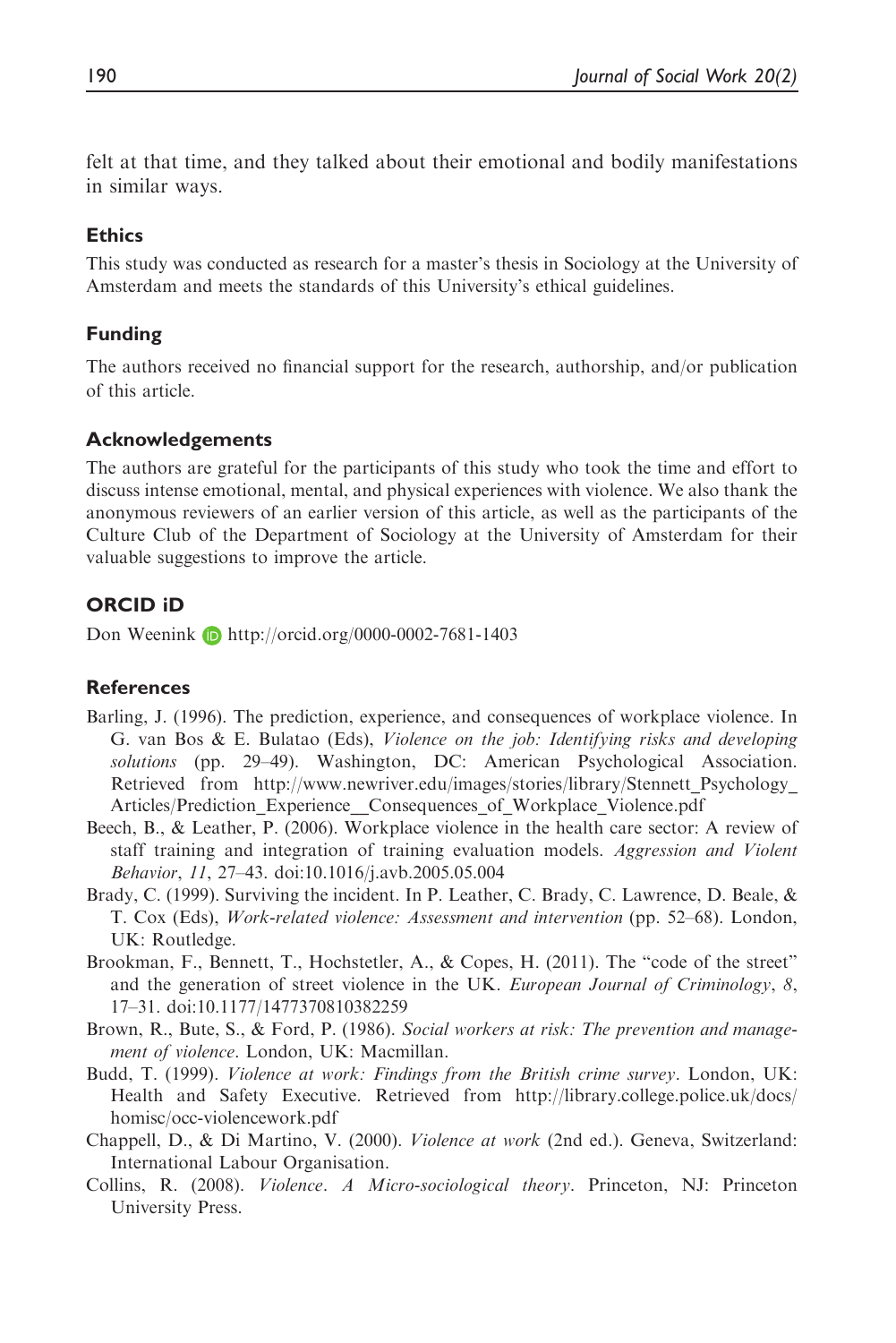- Collins, R. (2012). Entering and leaving the tunnel of violence: Micro-sociological dynamics of emotional entrainment in violent interactions. Current Sociology, 61, 132–151. doi:10.1177/0011392112456500
- Crane, D. (1986). Violence on social workers (Social Work Monograph 46). Norwich, UK: University of East Anglia.
- Estryn-Behar, M., van der Heijden, B., Camerino, D., Fry, C., Le Nezet, O., Conway, P. M., & the NEXT Study group. (2008). Violence risks in nursing – Results from the European 'NEXT' Study. Occupational Medicine, 58, 107–114. doi:10.1093/occmed/kqm142
- Flannery, J. R. B. (1994). Post-traumatic stress disorder: The victim's guide to healing and recovery. New York, NY: Crossroad Press.
- Grossman, D. (2004) On combat: The psychology and physiology of deadly combat in war and peace. Belleville, IL: PPTC Research Publications.
- Guay, S., Goncalves, J., & Jarvisa, J. (2014) Verbal violence in the workplace according tovictims' sex-a systematic review of the literature. Aggression and Violent Behavior, 19, 572–578. doi: 10.1016/j.avb.2014.08.001.
- Hochschild, A. (1983). The managed heart: Commercialization of human feeling. Berkeley: University of California Press. doi:10.1002/pam.4050030365
- Hogh, A., & Viitasara, E. (2005). A systematic review of longitudinal studies of nonfatal workplace violence. European Journal of Work and Organizational Psychology, 14, 291–313. doi:10.1080/13594320500162059
- Jayaratne, S., Croxton, T. A., & Mattison, D. (2004) A national survey of violence in the practice of social work. Violence in social work practice. Families in Society, 85, 445–453. doi:10.1606/1044-3894.1833
- Katz, J. (1999). How emotions work. Chicago, IL: University of Chicago Press.
- Kim, H., Ji, J., Kao, D. (2011). Burnout and physical health among social workers: A threeyear longitudinal study. Social Work, 56, 258–268. doi:10.1093/sw/56.3.258
- Lanctôt, N., & Guay, S. (2014). The aftermath of workplace violence among healthcare workers: A systematic literature review of the consequences. Aggression and Violent Behavior, 19, 492–501. doi:10.1016/j.avb.2014.07.010
- Leadbetter, D. (1993). Trends in assaults on social work staff: The experience of one Scottish department. British Journal of Social Work, 23, 613–628. Retrieved from [https://search.proquest.com/docview/1302546506/fulltext/F3AC41764A30464PQ/1?](https://search.proquest.com/docview/1302546506/fulltext/F3AC41764A30464PQ/1?accountid&hx003D;14615)  $accountid=14615$  $accountid=14615$  $accountid=14615$
- Kwaliteitshandboek Leger des Heils [Quality Management Manual of the Salvation Army] (2015). Kwaliteitshandboek W&G [Quality Management Manual of the Salvation Army]. Retrieved from [http://mavim/intranet/werkeenheid/GWC%20Amsterdam/index.php](http://mavim/intranet/werkeenheid/GWC&hx0025;20Amsterdam/index.php)
- Littlechild, B. (2005). The stresses arising from violence, threats and aggression against child protection social workers. Journal of Social Work, 5, 61–82. doi:10.1177/ 1468017305051240
- Macdonald, G., & Sirotich, F. (2001). Reporting client violence. Social Work, 46, 107–114. doi:10.1093/sw/46.2.107
- May, D. D., & Grubbs, L. M. (2002). The extent, nature, and precipitating factors of nurse assault among three groups of registered nurses in a regional medical center. Journal of Emergency Nursing, 28, 11–17. doi:10.1067/men.2002.121835
- Mayhew, C., & Chappell, D. (2007). Workplace violence: An overview of patterns of risk and the emotional/stress consequences on targets. International Journal of Law and Psychiatry, 30, 327–339. doi:10.1016/j.ijlp.2007.06.006